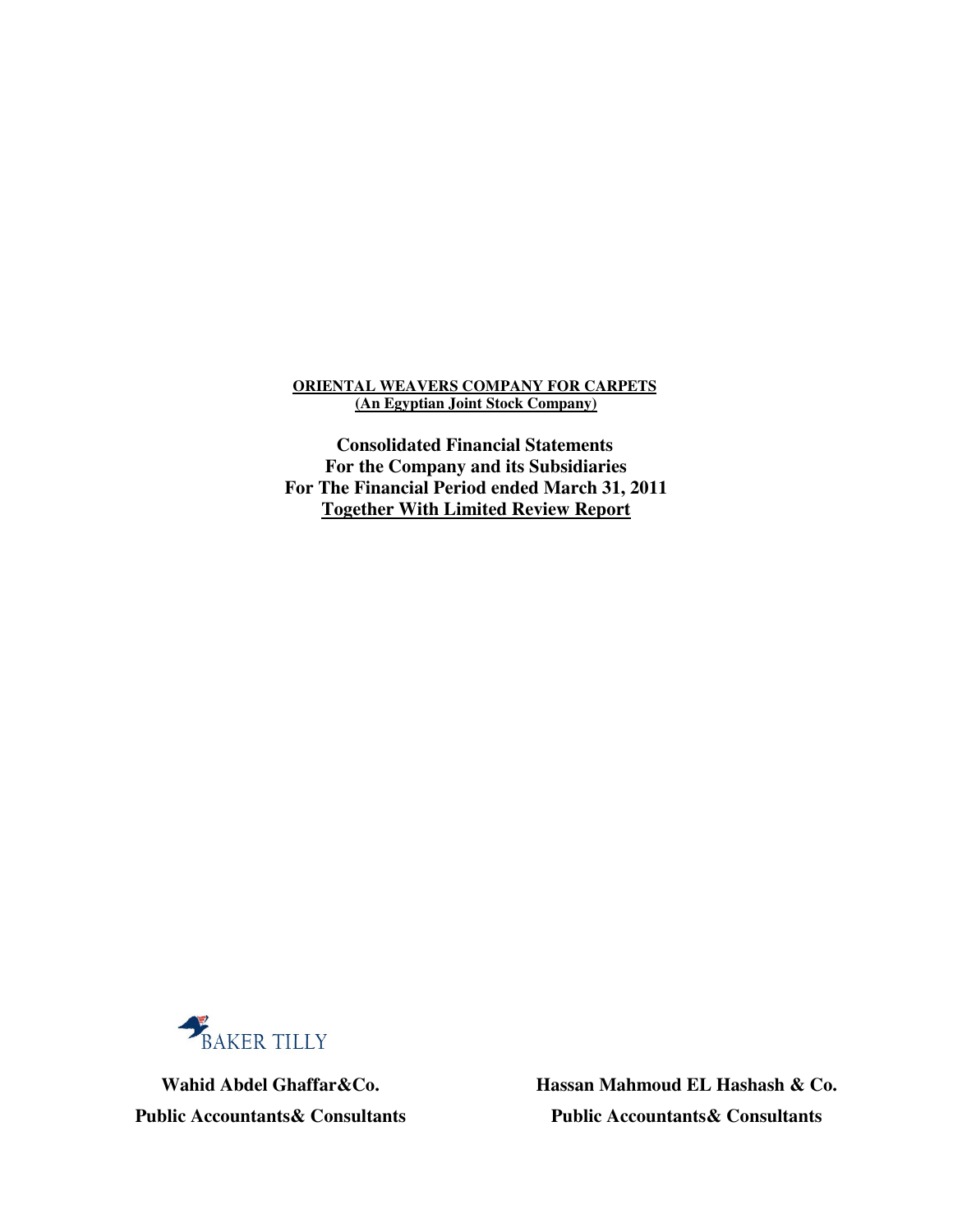**Public Accountants& Consultants Public Accountants& Consultants 110 A 26 of July St. Zamalek - Cairo**

# **BAKER TILLY Hassan Mahmoud EL Hashash & Co. Wahid Abdel Ghaffar & Co. 17 Mahmoud Hassan**

**off El - Orouba St. Cairo**

 *Translation from Arabic*

# Limited Review Report **To The Members of Boards of Directors Of ORIENTAL WEAVERS COMPANY FOR CARPETS**

## **Introductory**

We have reviewed the accompanying cosolidated financial position of Oriental Weavers Company for Carpets "S.A.E" at March 31, 2011, and the cosolidated income statement, cosolidated statement of changes in equity and cosolidated cash flow statement for the three months then ended, and a summary of significant accounting policies and other explanatory notes. These cosolidated financial statements are the responsibility of the Company's management. Our responsibility is to issue a report on these cosolidated financial statements based on our review. We did not review the financial statements of Oriental Weavers Company-United States of America and China (owned subsidiaries).These statements reflect total assets and revenues constituting 8.76 % and 13.51 % respectively of the related consolidated totals.Those statements were reviewed by other auditors.

## **Scope of limited review**

We conducted our review in accordance with the Egyptian Standard on Review Engagements (2410). This Standard requires that we plan and perform the review to obtain moderate assurance as to whether the cosolidated financial statements are free of material misstatement. A review is limited primarily to inquiries of company personnel and analytical procedures applied to financial data and thus provides less assurance than an audit. We have not performed an audit and, accordingly, we do not express an audit opinion.

## **Conclusion**

Based on our review, nothing has come to our attention that causes us to believe that the accompanying cosolidated interim financial statements do not give a true and fair view for the cosolidated financial position of the Company as of March 31, 2011, and of its financial performance and its cash flows for the three months then ended in accordance with Egyptian Accounting Standards.

**Cairo: June 9, 2011** 

**Wahid Abdel Ghaffar Hassan Mahmoud EL Hashash**

**B.T. Wahid Abdel Ghaffar&Co. Hassan Mahmoud EL Hashash & Co. Public Accountants& Consultants Public Accountants & Consultants**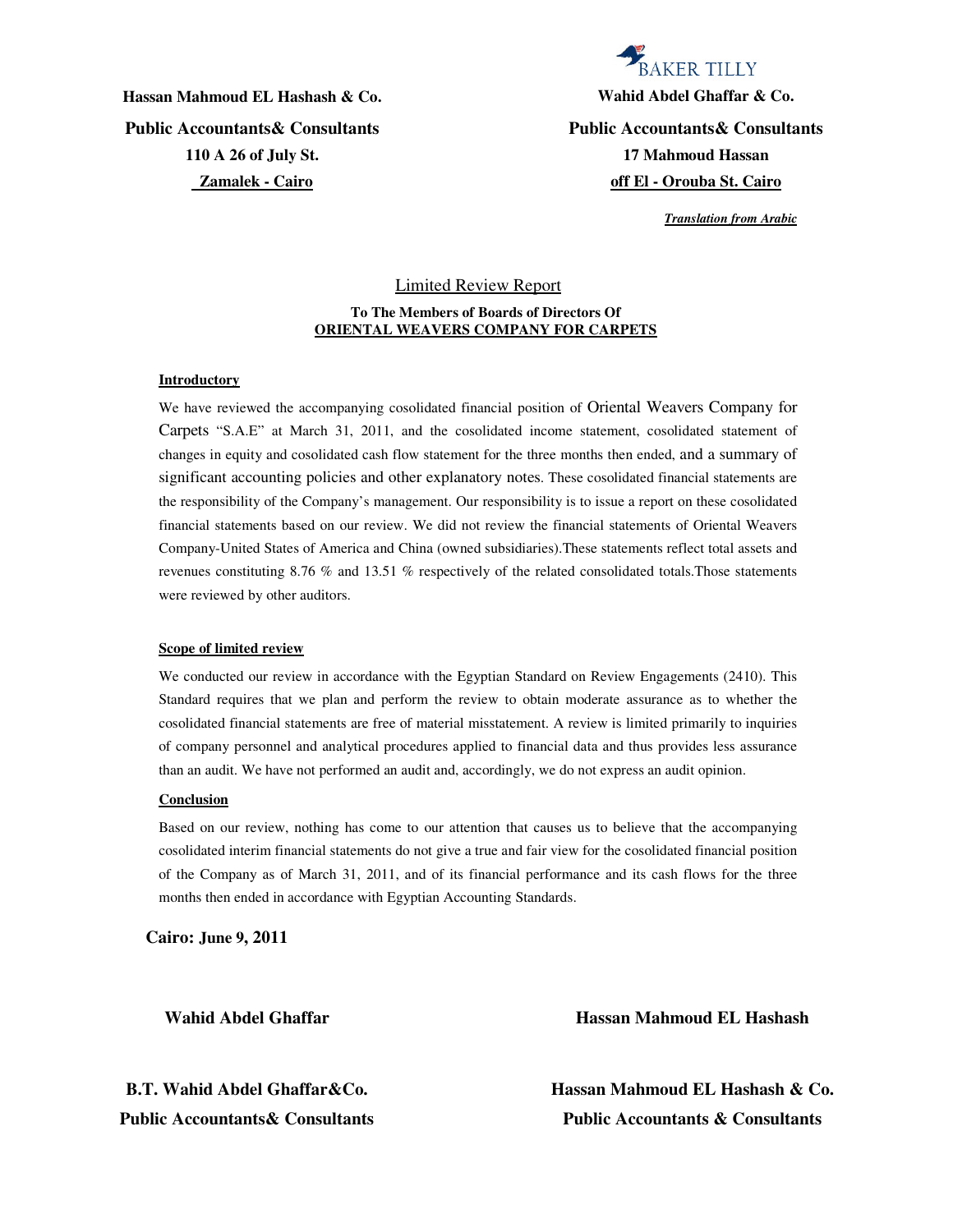## **Oriental Weavers Company for Carpets (An Egyptian Joint Stock Company) As of March 31,2011 Consolidated Financial Position for the company and it's subsidiaries**

|                                                                     | <b>Note</b> | 31/3/2011     | 31/12/2010    |
|---------------------------------------------------------------------|-------------|---------------|---------------|
|                                                                     | <u>No.</u>  | LE            | LE            |
| <b>Long Term Assets</b>                                             |             |               |               |
| Fixed assets(net)                                                   | (5)         | 1 624 977 402 | 1618219287    |
| Projects in progress                                                | (6)         | 558 416 971   | 531 454 508   |
| Investments in subsidiaries companies                               | (7)         | 39 997 000    | 39 997 000    |
| Available for sale investments                                      | (8)         | 82 805 501    | 82 805 501    |
| Paid under purchase available for sale investments                  | (8)         | 19 901 250    | 19 901 250    |
| Goodwill                                                            | (9)         | 696 835 970   | 696 835 970   |
| Deferred tax assets                                                 | (24)        | 5 442 510     | 3722830       |
| <b>Total Long-term assets</b>                                       |             | 3 028 376 604 | 2 992 936 346 |
| <b>Current Assets</b>                                               |             |               |               |
| Inventory                                                           | (10)        | 1708 985 184  | 1 588 525 910 |
| Trades & notes receivable                                           |             | 786 205 043   | 805 653 189   |
| Debitors and other debit accounts                                   | (11)        | 170 756 236   | 139 554 104   |
| Cash & Cash equivalent                                              | (12)        | 533 489 130   | 531 048 585   |
| <b>Total current assets</b>                                         |             | 3 199 435 593 | 3 064 781 788 |
| <b>Current Liabilities</b>                                          |             |               |               |
| Provisions                                                          | (13)        | 77 283 002    | 77 462 650    |
| <b>Banks-Credit accounts</b>                                        | (14)        | 1 393 139 714 | 1 274 412 220 |
| Long term liabilities-Current portions                              | (23)        | 273 938 896   | 264 184 502   |
| Suppliers & notes payable                                           |             | 686 122 858   | 702 227 775   |
| Dividends payable                                                   |             | 219 337 904   | 2 027 716     |
| Creditors & other credit accounts                                   | (15)        | 141 542 445   | 157 600 152   |
| <b>Total Current liabilities</b>                                    |             | 2791364819    | 2 477 915 015 |
| <b>Working Capital</b>                                              |             | 408 070 774   | 586 866 773   |
| <b>Total Investment to be Financed as follows:</b>                  |             | 3 436 447 378 | 3 579 803 119 |
| <b>Shareholder's equity</b>                                         |             |               |               |
| Issued and paid up capital                                          | (16)        | 450 000 000   | 450 000 000   |
| Reserves                                                            | (17)        | 1 362 135 881 | 1 348 588 335 |
| Unrealized gain from available for sales investment                 |             | 451 625       | 451 625       |
| Retained earnings                                                   |             | 635 487 385   | 522 324 777   |
| Net profit for the period/year                                      |             | 77 635 462    | 322 140 942   |
| Exchange differences arising on translation of financial statements |             | 184 203 537   | 144 348 965   |
| <b>Treasury stocks</b>                                              | (26)        | (14596505)    | (14596505)    |
| Total equity attributable to equity holders of the parent           |             | 2695317385    | 2773 258 139  |
| Minority interest                                                   | (18)        | 201 938 973   | 219 982 451   |
| <b>Share holder's equity</b>                                        |             | 2 897 256 358 | 2 993 240 590 |
| <b>Long-term liabilities</b>                                        |             |               |               |
| Long term loans                                                     | (19)        | 537 826 989   | 582 341 572   |
| Deferred sales taxes installments                                   | (20)        | 239 195       | 478 393       |
| Housing and Development Bank loan                                   | (21)        | 606 652       | 726 533       |
| Creditors-Purchase of fixed assets                                  | (22)        | 518 184       | 3 016 031     |
| <b>Total long term liabilities</b>                                  |             | 539 191 020   | 586 562 529   |
| Total shareholder's equity & long term liabilities                  |             | 3 436 447 378 | 3 579 803 119 |
|                                                                     |             |               |               |

Limited Review attached. The accompanying notes from No.(1) to No.(30) form an integral part of these consolidated financial statements.

Chairman & CEO

CFO & Board Member

Salah Abdel Aziz Abdel Moteleb

Mohamed Kattary Abdallah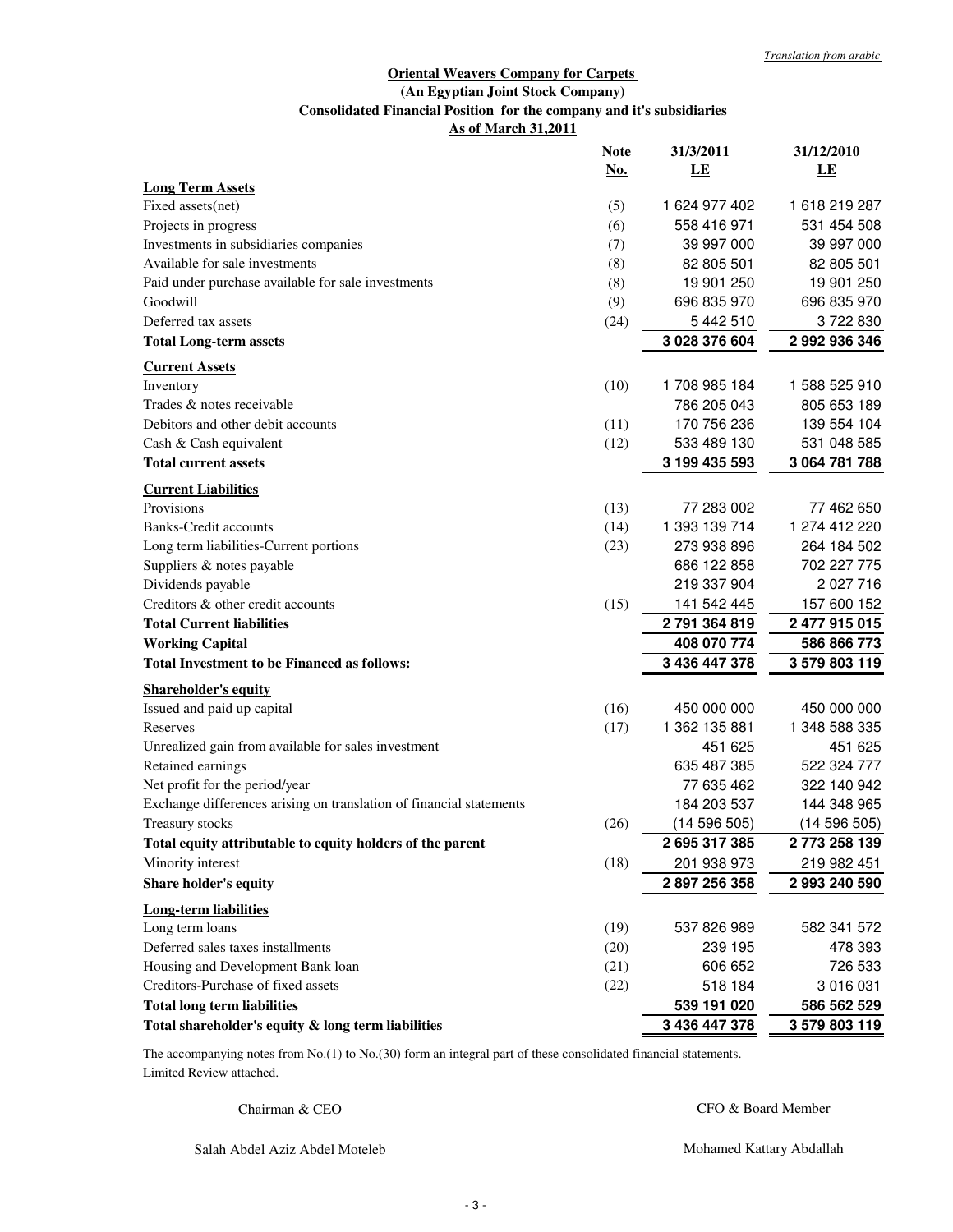# **Oriental Weavers Company for Carpets**

## **(An Egyptian Joint Stock Company)**

## **Consolidated Income statement for the company and it's subsidiaries**

# **For the financial period ended March 2011**

|                                             | Note | 31/3/2011   | 31/3/2010    |
|---------------------------------------------|------|-------------|--------------|
|                                             | No.  | LE          | LE           |
| Net sales                                   |      | 965 905 099 | 915 162 724  |
| Less:                                       |      |             |              |
| Cost of sales                               |      | 845 383 442 | 786 015 118  |
| <b>Gross profit</b>                         |      | 120 521 657 | 129 147 606  |
| Less:                                       |      |             |              |
| Distribution expenses                       |      | 8 113 658   | 7 089 635    |
| General & Administrative expenses           |      | 19 252 952  | 18 224 935   |
| Formed provisions & Impairment              |      |             | 920 961      |
|                                             |      | 27 366 610  | 26 235 531   |
| Net income from operation activities        |      | 93 155 047  | 102 912 075  |
| <u>Add / (Less):</u>                        |      |             |              |
| Interest Income                             |      | 5 199 257   | 4 211 911    |
| Other revenues                              |      | 21 224 991  | 16 938 576   |
| Capital Gain                                |      | Ξ.          | 16 490       |
| Financing expenses                          |      | (16433815)  | (21468246)   |
| Foreign exchange differences                |      | (13890368)  | 5 240 991    |
|                                             |      | (3899935)   | 4 939 722    |
| Net profit for the period before income tax |      | 89 255 112  | 107 851 797  |
| (Less) / Add:                               |      |             |              |
| Current income tax                          |      | (8028774)   | (11017641)   |
| Deferred tax                                |      | 1 038 244   | 247 552      |
| Income tax for the period                   |      | (6990530)   | (10 770 089) |
| Net profit for the period                   |      | 82 264 582  | 97 081 708   |
| <u>Attributable to:</u>                     |      |             |              |
| Equity holders of the parent                |      | 77 635 462  | 91 799 749   |
| Minority interest                           |      | 4 629 120   | 5 281 959    |
|                                             |      | 82 264 582  | 97 081 708   |
| Basic Earning per Share for the period      | (25) | 0.88        | 1.04         |

The accompanying notes from No.(1) to No.(30) form an integral part of these consolidated financial statements.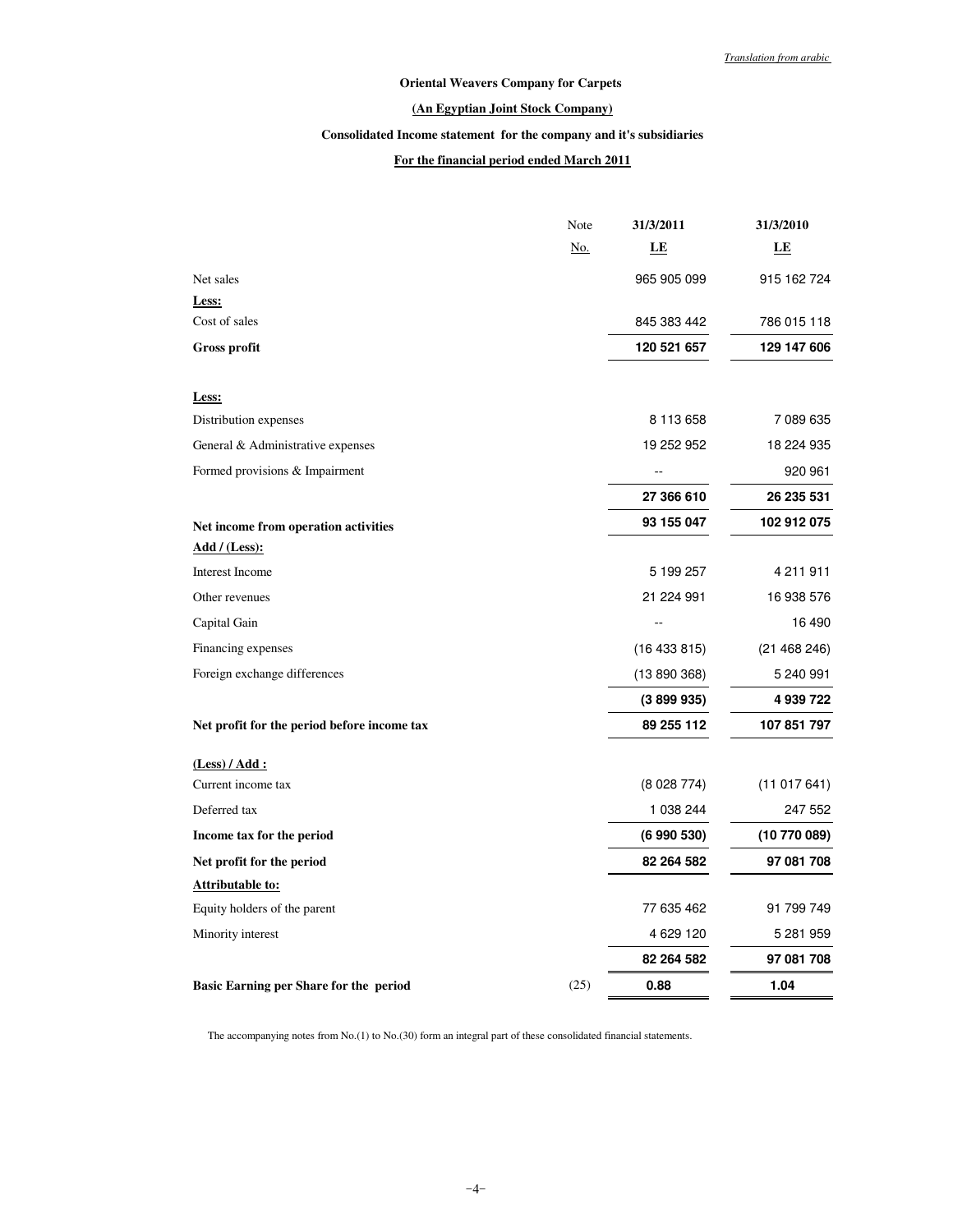## **for the financial period ended March 31, 2011Consolidated statement of changes in Shareholder's Equity for the Company and It's Subsidiaries (An Egyptian Joint Stock Company)Oriental Weavers Company for Carpets**

|                                                | <b>Issued and</b><br>Paid up capital<br>LE | Legal<br>reserve<br>LE   | General<br>reserve<br>LE | <b>Special</b><br>reserve<br>LE | Capital<br>reserve<br>LE | <b>Unrealized</b><br>gain from<br><b>Available for</b><br>sale Investments<br>LE | <b>Retained</b><br>earning<br>LE | <b>Net</b><br>profit<br>LE | <b>Differences</b><br>of translation<br>LE | <b>Treasury</b><br>stocks<br>LE | $\frac{\text{Total}}{\text{LE}}$ |
|------------------------------------------------|--------------------------------------------|--------------------------|--------------------------|---------------------------------|--------------------------|----------------------------------------------------------------------------------|----------------------------------|----------------------------|--------------------------------------------|---------------------------------|----------------------------------|
| <b>Balance at 1/1/2010</b>                     | 373 033 555                                | 997 679 684              | 353 803 562              | 59 973 828                      | 408 872                  | 451 625                                                                          | 456 319 589                      | 312 330 120                | 64 551 105                                 | (22251326)                      | 2 596 300 614                    |
| Transferred to reserves                        | $\hspace{0.05cm} -$                        | 10 056 880               | $\sim$                   | $\overline{\phantom{a}}$        | $\sim$                   | $\overline{a}$                                                                   | $\sim$                           | (10056880)                 | $\hspace{0.05cm} -$                        | $\hspace{0.05cm} -$             | $\overline{a}$                   |
| Dividends for the year 2009                    | $\overline{\phantom{a}}$                   | $-$                      | $\sim$                   | $\sim$                          | $\sim$                   | $\qquad \qquad -$                                                                | $\sim$                           | (238620133)                | $\hspace{0.05cm} -$                        | $\overline{\phantom{a}}$        | (238620133)                      |
| Transferred to retained earning                | $\sim$                                     | $\sim$                   | $\sim$                   | $\overline{\phantom{a}}$        | $\sim$                   | $\qquad \qquad -$                                                                | 63 653 107                       | (63653107)                 | $\hspace{0.05cm} -$                        | $\sim$                          | --                               |
| Adjustments related to consolidated statements | $\sim$                                     | $\overline{\phantom{a}}$ | $\sim$                   | $\overline{\phantom{a}}$        | $\sim$                   | ۰.                                                                               | 773 020)                         | $\overline{\phantom{a}}$   | $\overline{\phantom{a}}$                   | $\sim$                          | 773020                           |
| Change in translation differences              | $\sim$                                     | $\overline{\phantom{a}}$ | $\sim$                   | $\overline{\phantom{a}}$        | $\sim$                   | $\overline{a}$                                                                   | $\hspace{0.05cm} -$              | $\overline{\phantom{a}}$   | 4 779 621                                  | $\hspace{0.05cm} -$             | 4779621                          |
| Net profit for the period                      | $\overline{\phantom{a}}$                   | $\sim$                   | $\sim$                   | $\sim$                          | $\sim$                   | $\qquad \qquad -$                                                                | $\overline{\phantom{a}}$         | 91 799 749                 | $\sim$                                     | $\hspace{0.05cm} -$             | 91 799 749                       |
| <b>Balance at 31/3/2010</b>                    | 373 033 555                                | 1 007 736 564            | 353 803 562              | 59 973 828                      | 408 872                  | 451 625                                                                          | 519 199 676                      | 91 799 749                 | 69 330 726                                 | (22251326)                      | 2 453 486 831                    |
| <b>Balance at 1/1/2011</b>                     | 450 000 000                                | 1 007 737 454            | 280 468 181              | 59 973 828                      | 408 872                  | 451 625                                                                          | 522 324 777                      | 322 140 942                | 144 348 965                                | (14596505)                      | 2773 258 139                     |
| Transferred to legal reserve                   | $\sim$                                     | 9 4 8 5 4 4 7            | $\sim$                   | $\sim$                          | 4 0 6 2 0 9 9            |                                                                                  | $\sim$                           | (13547546)                 | $\hspace{0.05cm} -$                        | $\sim$                          | $\overline{\phantom{a}}$         |
| Dividends for the year 2010                    |                                            |                          | $\sim$                   | $\overline{\phantom{a}}$        | $\sim$                   | $\overline{a}$                                                                   | $\sim$                           | (195728613)                | $\overline{\phantom{a}}$                   | $\sim$                          | (195728613)                      |
| Transferred to retained earning                |                                            |                          | $\sim$                   | $\overline{\phantom{a}}$        | $\sim$                   | $\qquad \qquad -$                                                                | 112 864 783                      | (112864783)                | $\overline{\phantom{a}}$                   | $\overline{\phantom{a}}$        | $\cdots$                         |
| Adjustments related to consolidated statements |                                            | $-$                      | $\sim$                   | $\sim$                          | $\sim$                   | $\qquad \qquad -$                                                                | 297 825                          | $\overline{\phantom{a}}$   | $\overline{\phantom{a}}$                   | $\overline{\phantom{a}}$        | 297 825                          |
| Change in translation differences              | $\sim$                                     | $\overline{\phantom{a}}$ | $\sim$                   | $\sim$                          | $\sim$                   | --                                                                               | $\sim$                           | $\overline{\phantom{a}}$   | 39 854 572                                 | $\overline{\phantom{a}}$        | 39 854 572                       |
| Net profit for the period                      |                                            | $\sim$                   | $\sim$                   | $\sim$                          | $\sim$                   | $\qquad \qquad -$                                                                | $\sim$                           | 77 635 462                 | $\overline{\phantom{a}}$                   | $\overline{\phantom{a}}$        | 77 635 462                       |
| <b>Balance at 31/3/2011</b>                    | 450 000 000                                | 1 017 222 901            | 280 468 181              | 59 973 828                      | 4470971                  | 451 625                                                                          | 635 487 385                      | 77 635 462                 | 184 203 537                                | (14596505)                      | 2 695 317 385                    |
|                                                |                                            |                          |                          |                                 |                          |                                                                                  |                                  |                            |                                            |                                 |                                  |

The accompanying notes from No.(1) to No.(30) form an integral part of these consolidated financial statements.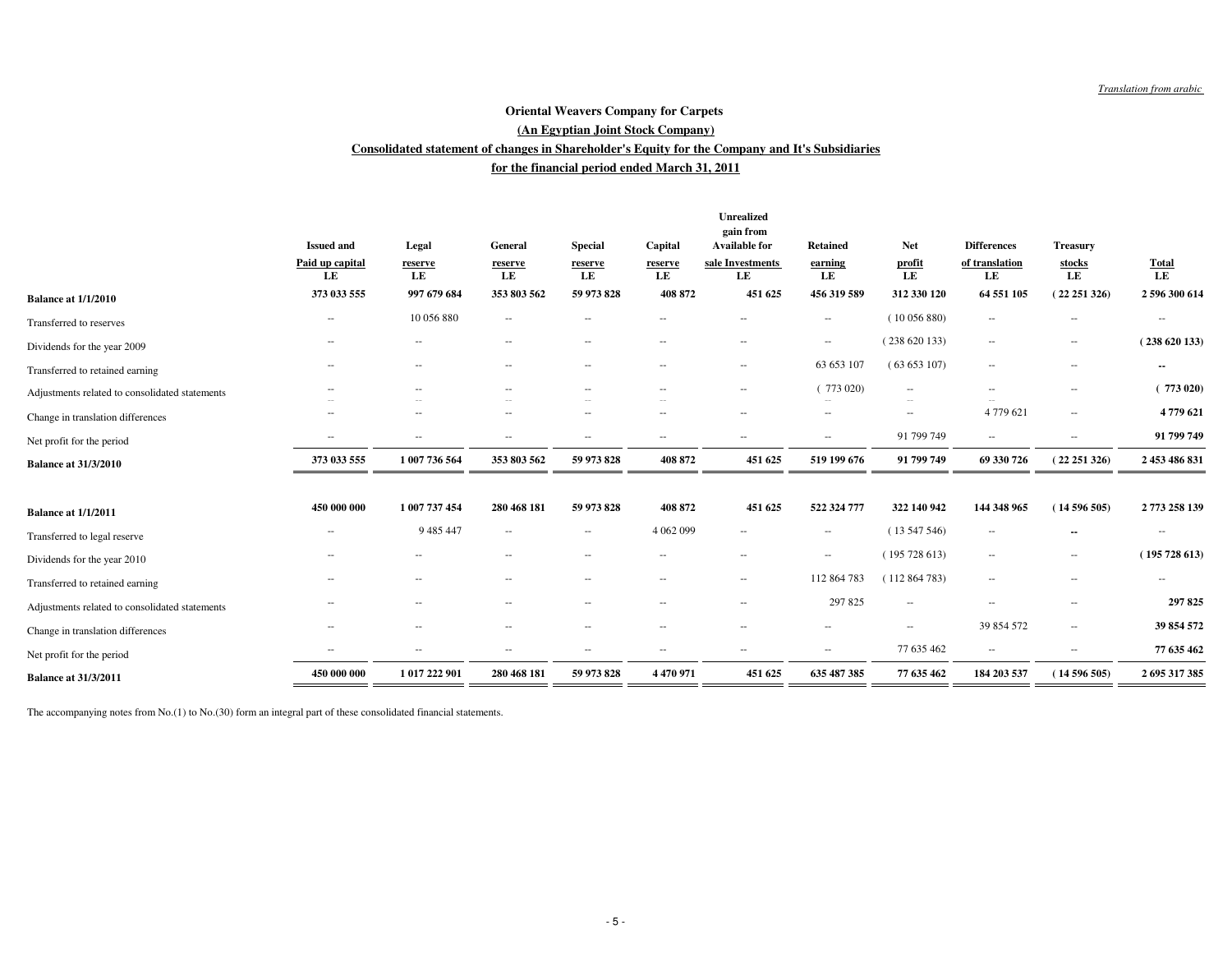## **Oriental Weavers Company for Carpets**

## **(An Egyptian Joint Stock Company)**

## **Consolidated Cash flow statement for the company and it's subsidiaries**

# **for the financial period ended March 31,2011**

|                                                                                  | <b>Note</b> | <b>31/3/2011</b> | 31/3/2010    |
|----------------------------------------------------------------------------------|-------------|------------------|--------------|
|                                                                                  | <u>No.</u>  | LE               | LE           |
| <b>Cash flows from operating activities</b>                                      |             |                  |              |
| Net profit for the period before income tax                                      |             | 89 255 112       | 107 851 797  |
| Adjustments to reconcile net profit to net cash provided by operating activities |             |                  |              |
| Fixed assets depreciation                                                        |             | 53 161 400       | 50 230 922   |
| Formed provisions & Impairment                                                   |             |                  | 920 961      |
| Financing expenses                                                               |             | 16 433 815       | 21 468 246   |
| Capital Gain                                                                     |             |                  | (16 490)     |
| Operating profits before changes in working capital                              |             | 158 850 327      | 180 455 436  |
| Change in working capital                                                        |             |                  |              |
| (Increase) in inventory                                                          |             | (120 459 274)    | (20 472 489) |
| (Increase) in trades & notes receivable and debit accounts                       |             | (11753986)       | (15077957)   |
| (Decrease) in suppliers & notes payable and other credit accounts                |             | (41052482)       | (25831272)   |
| Cash flows (used in) provided by operating activities                            |             | (14415415)       | 119 073 718  |
| Financing expenses paid                                                          |             | (16433815)       | (21468246)   |
| Net cash flows (used in) provided by operating activities                        |             | (30849230)       | 97 605 472   |
| <b>Cash flows from investing activities</b>                                      |             |                  |              |
| (Payments) for purchase of fixed assets and projects in progress                 |             | (45 521 324)     | (26 539 207) |
| Net cash flows (used in) investing activities                                    |             | (45521324)       | (26539207)   |
| <b>Cash flows from financing activities</b>                                      |             |                  |              |
| Proceeds from banks-credit accounts                                              |             | 118 725 895      | 52 237 258   |
| Dividends paid                                                                   |             | (1295734)        | (317084)     |
| (Payment) for long term liabilities                                              |             | (37617115)       | (28431121)   |
| Net cash flows provided by financing activities                                  |             | 79 813 046       | 23 489 053   |
| Net change in cash and cash equivalents during the period                        |             | 3 442 492        | 94 555 318   |
| Cash and cash equivalents at beginning of the period                             |             | 530 953 120      | 336 819 118  |
| Exchange differences arising from translation of financial statements            |             | (1003547)        | 4 840 545    |
| Cash and cash equivalents at end of the period                                   | (12)        | 533 392 065      | 436 214 981  |
|                                                                                  |             |                  |              |

The accompanying notes from No.(1) to No.(30) form an integral part of these consolidated financial statements.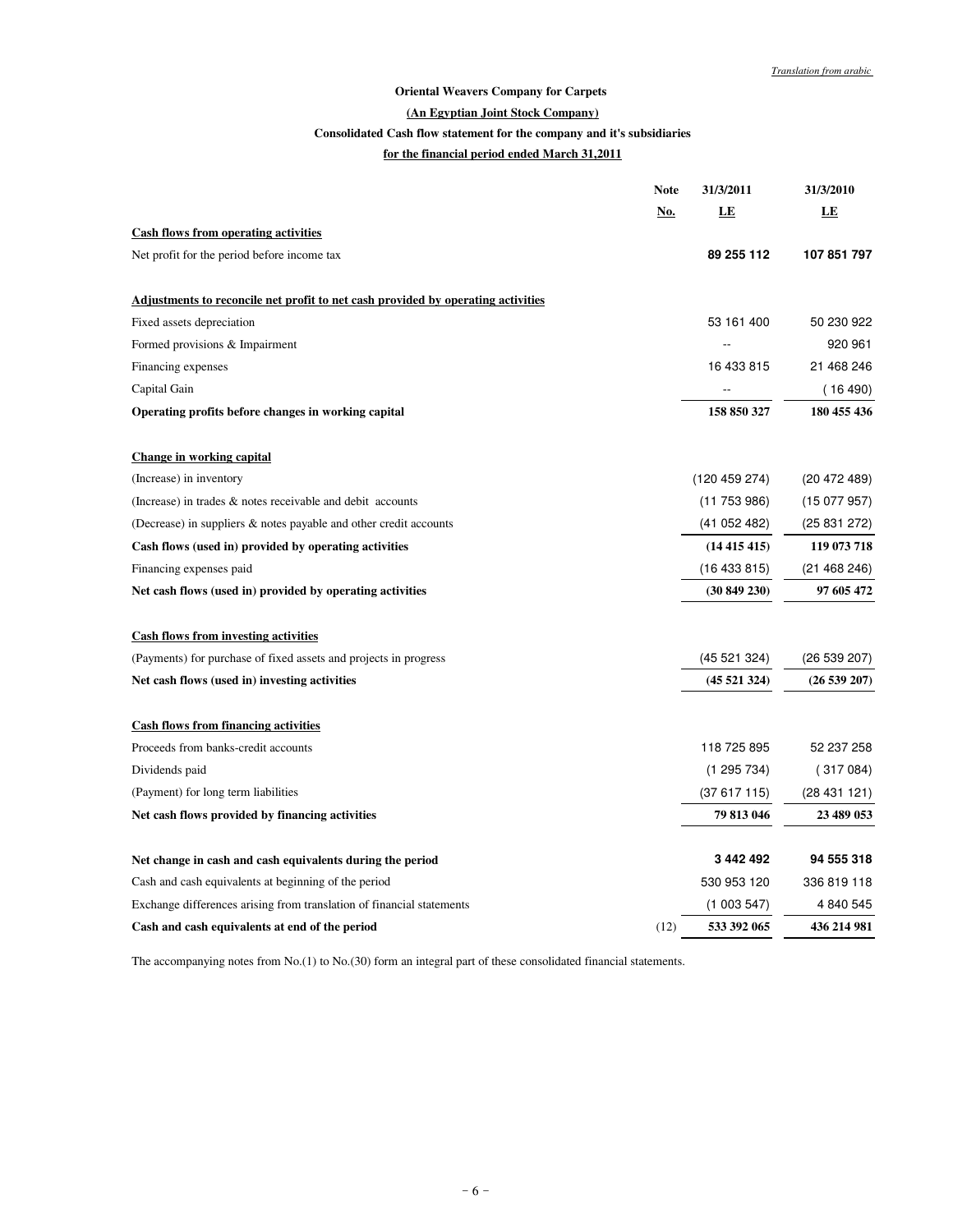# **Oriental Weavers Company for Carpets ( An Egyptian Joint Stock Company )**

# **Notes to the Consolidated Financial Statements for the Company and Its Subsidiaries For the Financial Period ended March 31, 2011**

# **1- BACK GROUND INFORMATION**

- Oriental Weavers Company for Carpets was established in November 16, 1981 as a Limited Liability Company according to Law No. 43 of 1974 which was replaced by Law No.32 of 1977. On November 2, 1991 the Legal status of the company was changed to be an Egyptian Joint Stock Company (S.A.E) under Law No. 230 of 1989 and Law No. 95 of 1992.

**- Company's objective**

Producing, selling and exporting ready – made carpets and importing related production supplies, equipment, machinery, or materials.

# **2- BASIS OF PREPARATION OF FINANCIAL STATEMENTS**

- The financial statements have been prepared in accordance with Egyptian Accounting Standards and in the light of Egyptian laws and regulations.
- The preparation of financial statements requires making limited accounting estimates in addition to that the management makes another accounting estimates about choosing and implementing the company's accounting policies. The note no. (4) from the notes of the financial statements indicates the items and the elements that have significant accounting estimates.

# **3- SCOPE OF CONSOLIDATED FINANCIAL STATEMENTS**

Consolidated Financial Statements include companies in which Oriental Weavers Company for Carpets participates at a percentage greater than 50% of their capitals and has control thereon.

Subsidiaries included in the consolidated financial statements are as follows:-

|                                     | Percentage of                 |
|-------------------------------------|-------------------------------|
|                                     | <i>participations</i><br>2011 |
| Subsidiary name                     | $\%$                          |
| Oriental Weavers Co. U.S.A.         | 100.00                        |
| Oriental Weavers International Co.  | 99.99                         |
| Oriental Weavers Company Fibers Co. | 99.00                         |
| <b>MAC</b> Carpet Mills             | 53.08                         |
| Egyptian Fibers Co. (EFCO)          | 79.60                         |
| Oriental Weavers Co. - China        | 99.65                         |
| New Mac                             | 52.02                         |
| Modern EFCO                         | 57.57                         |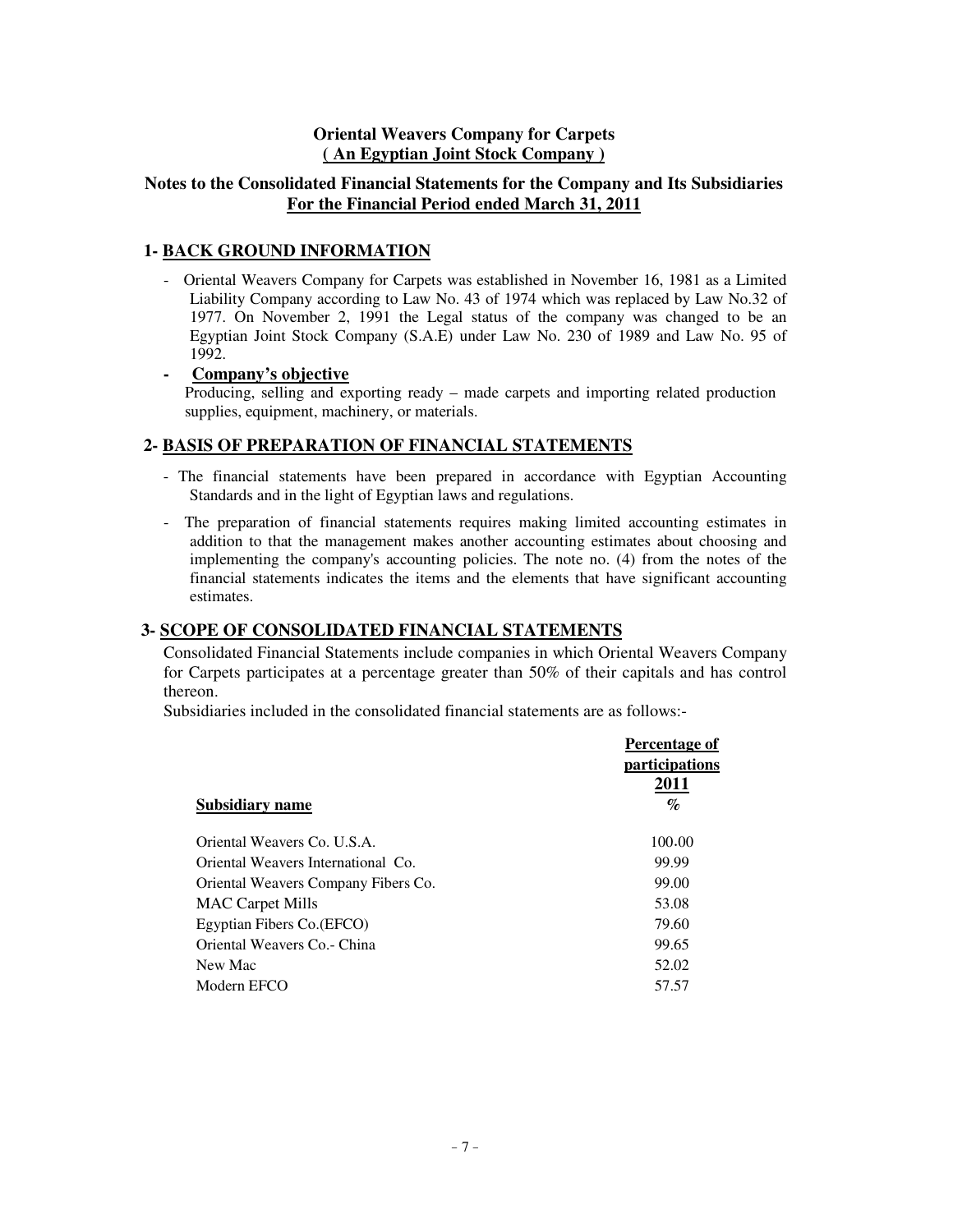# **4 – SIGNIFICANT ACCOUNTING POLICIES**

# **4-1 Basis of consolidation**

- Consolidated current financial position are prepared by combining similar items of assets, liabilities, equity, revenues and expenses stated in the financial statements of the holding company and its subsidiaries.
- The carrying amount of the holding company's investment in each subsidiary and the holding company's portion in the equity of each subsidiary are eliminated.
- All inter-company balances, transactions, and material unrealized gains are eliminated.
- Minority interest in the net equity and net profits of subsidiaries controlled by the holding company are included in a separate line item under the shareholders equity in the consolidated financial position "minority interest" and it represents the minority share in the net assets of the subsidiaries.

# **4-2 Foreign currency Translation**

The company and some of its subsidiaries maintain their books of accounts in Egyptian Pound. Transactions denominated in foreign currencies are recorded at the prevailing exchange rates at the date of the transaction. At consolidated financial position date monetary assets and liabilities denominated in foreign currencies are revaluated at the exchange rates declared by the company's bank and its subsidiaries' bank at that date. The exchange differences are recorded in the consolidated income statement for the period.

# **4-3 Translation of Financial Statements of Foreign Companies**

Some of the subsidiaries maintain their books of accounts in foreign currency other than Egyptian Pounds. Monetary assets and liabilities of these companies are translated into Egyptian Pound at the Foreign exchange rate at the date of consolidated financial position. Shareholders' equity items are translated at the foreign exchange rate prevailing at the consolidation date. Consolidated income statement items are translated at the average foreign exchange rate of the reporting year. The holding company's portion in accumulated differences arising from retranslation of foreign entities is presented as a separate item in shareholders' equity in the consolidated financial position.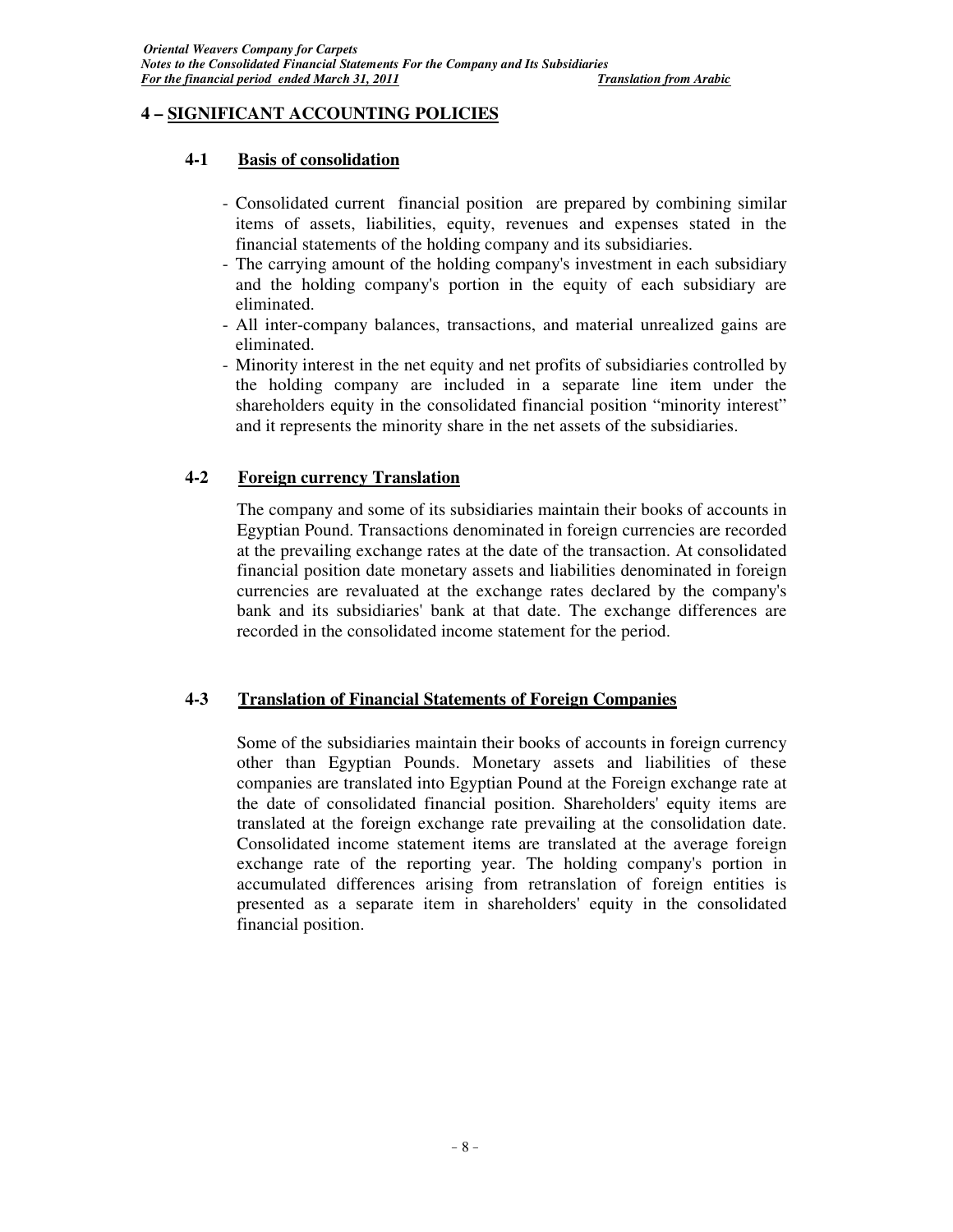# **4-4 .Fixed Assets and Depreciation**

Fixed assets are stated in the consolidated financial position at cost after deduction of the related accumulated depreciation and impairment losses and are depreciated using the straight – line method over their estimated useful lives for each asset as follows:

| <b>Description</b>           | <b>Estimated useful life</b> |
|------------------------------|------------------------------|
| Buildings & Constructions    | $25 - 50$                    |
| Machinery & Equipments       | 10                           |
| Vehicles                     | $5 - 8$                      |
| Tools & Supplies             | 5                            |
| Show-room Fixture            | 3                            |
| Furniture & office equipment | $5-10$                       |
| Computers & programs         | $3-5$                        |
|                              |                              |

# **4-5 Projects in Progress**

Costs relating to purchase and construction of fixed assets are initially recorded as project in progress. When the asset is completed and becomes ready for the intended use, then, they are transferred to fixed assets.

# **4-6 Valuation of Available for sale Investment**

Available for sale investments are valued at fair market value on an investment by investment basis with gains and losses being recognized as part of the equity under unrealized gains (losses) from Available for sale investments.

In the event of impairment the value of the investment is reduced by the impairment value which is offset against the unrealized gains recorded in the equity with excess losses being charged to the income statement.

The fair value of the available for sale investments which are not listed in the Securities Exchange Market and for which there are no possible methods for reliably determining its value, can be determined by cost less the value of impairment (if any) and recognizing the losses in the income statement.

If in a subsequent period to the impairment the fair value of the investment increases the increase will be recognized in the income statement to the extent of the impairment losses which have been previously recognized and any excess recognizes in the equity, except in the case of equity securities for which the losses cannot be reversed unless sold or disposed of.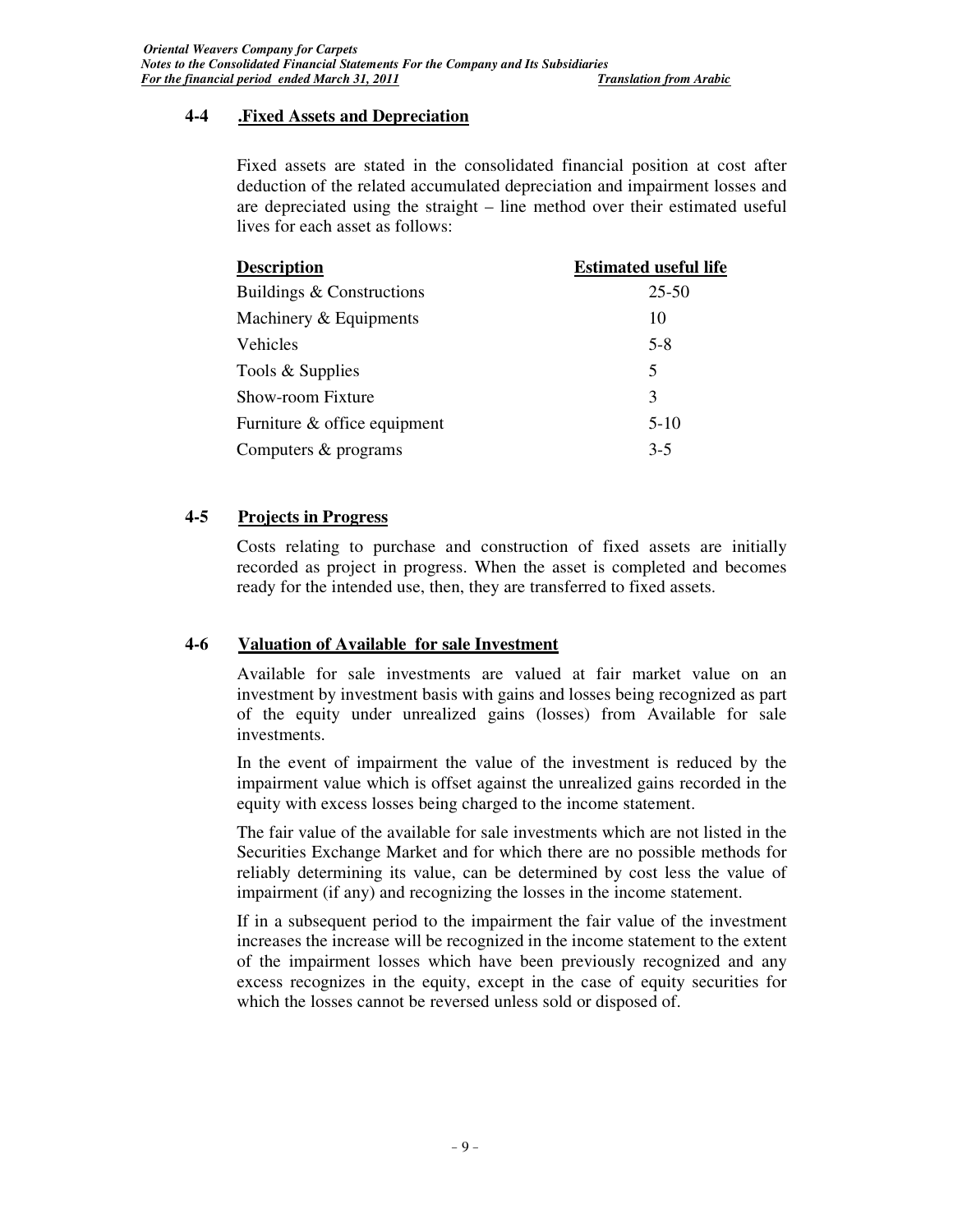# **4-7 Goodwill**

Goodwill represents in the increase in the acquisition cost of some shares of the subsidiary companies through swap of shares, and the company's interest in the fair value of the acquired net assets of these subsidiaries on the acquisition date.

Goodwill acquired shall not be amortized. Instead of that the company shall test it for impairment annually or periodically if events or changes in circumstances indicate that it might be impaired, and in case there is impairment such impairment shall recognize in the income statement for the period.

# **4-8 Inventory**

Inventory is valued at the end of the Period at which is lower of cost or net realizable value according to the following basis:

- Raw materials, Spare parts, packaging materials, are determined using the moving average method.
- Cost of work in process is determined at industrial cost which include materials used in its production and direct wages in addition to its related direct and indirect industrial expenses up to the production stage that have been reached.
- Cost of finished products at which is lower of cost or net realizable value includes all the direct and indirect industrial expenses.

# **4-9 Debtors & other debit accounts**

Debtors & other debit accounts are stated at nominal value less impairment loss of any amounts expected to be uncollected, and are classified as current assets. Amounts that are expected to be collected after more than one period are classified as long term assets.

# **4-10 Provisions**

Provisions are recognized when the company has a legal or constructive obligation as a result of a past event, and it is probable that an out flow of economic benefits will be required to settle the obligation, and the obligation can be reasonably estimated, and if there is a significant effect of the monetary time value, the provisions are determined after deduction of future cash flow that are related to the obligation of payment by using the relevant deduction rate to take this effect into consideration. Provisions are reviewed at the financial position date and amended when necessary to reflect the best current estimate.

# **4-11 Borrowing Cost**

Borrowing cost is charged as expense to the consolidated income statement for the period when incurred by the company or its subsidiaries. Borrowing costs that are directly attributable to the acquisition, construction or production of qualifying asset should be capitalized as part of the cost of that asset.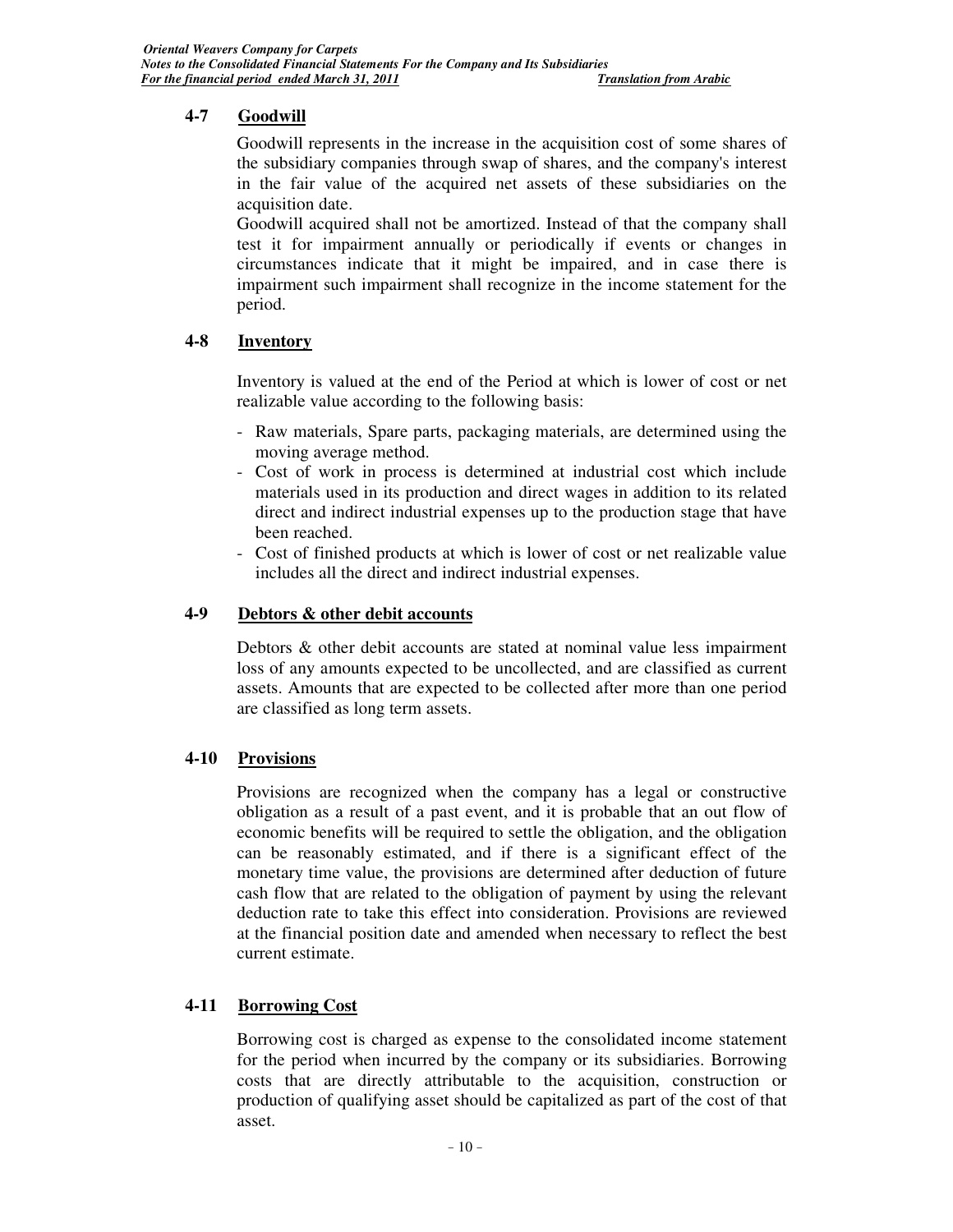# **4-12 Income tax**

Income tax on the profit for the period comprises current and deferred tax. Income tax is recognized in the income statement except for the extent that it relates to items recognized directly in equity, in which case it is recognized in equity.

Current tax is the expected tax payable on taxable income for the period, using tax rates enacted or substantially enacted at the consolidated financial position date, and any adjustment to tax payable in respect of previous year.

Deferred tax is recognized for temporary differences between the carrying amounts of assets and liabilities for financial purposes and the amount used for taxation purposes. The amount of deferred tax provided is based on the expected manner of realization or settlement of the carrying amount of assets and liabilities, using tax rates enacted or substantively enacted at the consolidated financial position date.

A deferred tax asset is recognized only to the extent that it is probable that future taxable profits will be available against extent that it is no longer probable that the related tax benefit will realize.

# **4-13 Revenue Recognition**

- Revenue from sales is recognized when goods- related rewards and risks are transferred to the buyer upon the delivery of the products and invoicing.
- Interest income is recognized in the income statement using the effective interest method. The effective interest method is used for discounting the expected future cash flows and allocating the related interest income over the maturity period. The effective interest is calculated taking in consideration the contractual arrangements.
- Income from available for sale investment is recognized when the cash distribution declared by the Investee Company and received.
- The gains or losses resulted from selling investment are recognized when the transaction is completed which is represented in the date of benefits and risk transfer to the buyer.

# **4-14 Legal reserve**

According to the company's statutes the Company is required to set aside 5% of the annual net profit to form a legal reserve. The transfer to legal reserve ceases once the reserve reach 50% of the issued share capital. If the reserve falls below the defined level (50% of the issued share capital), then the Company is required to resume setting aside 5% of the annual net profit until it reaches 50% of the issued share capital.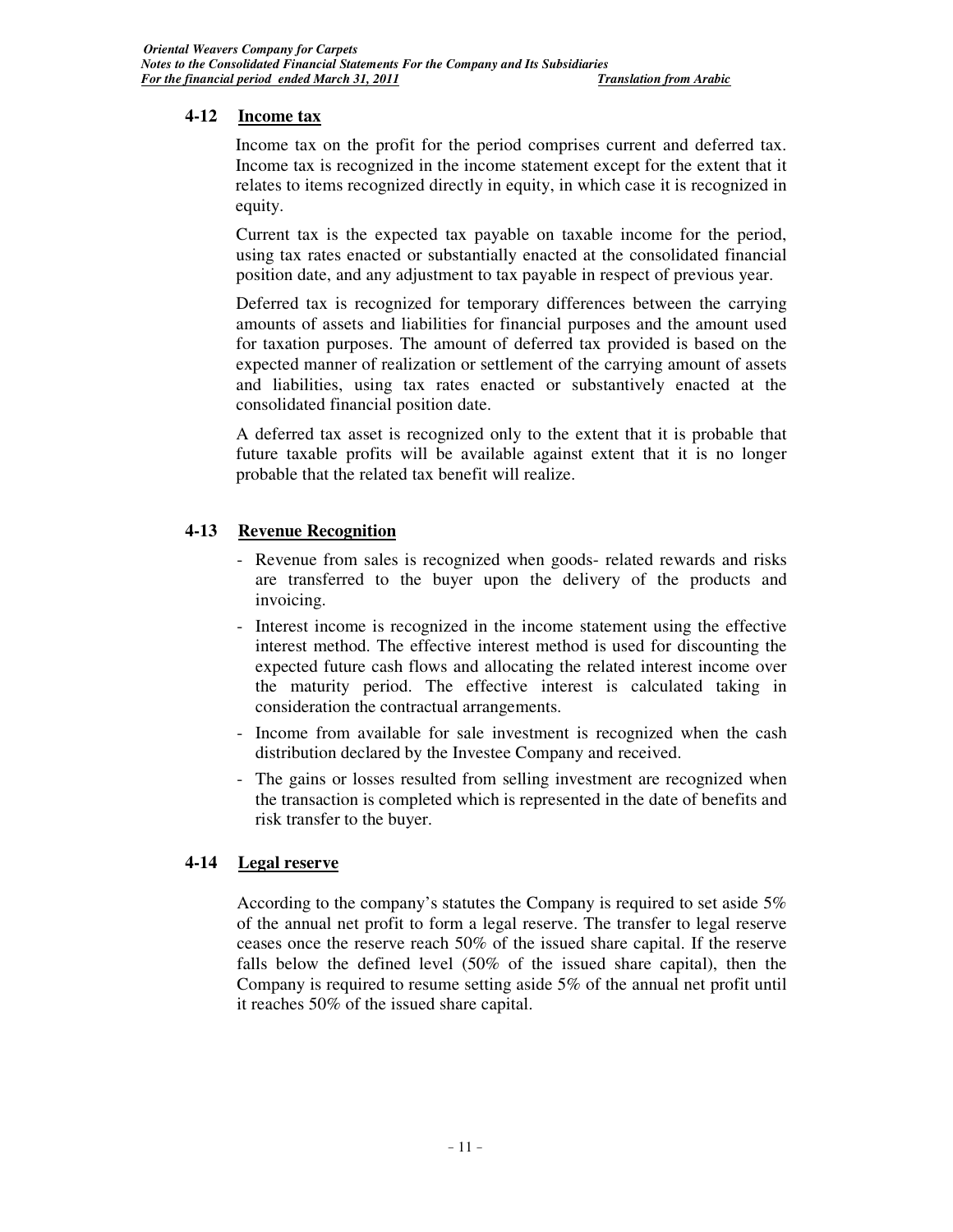# **4-15 Treasury Stocks**

Treasury stocks are stated at cost, and shall be deducted from equity. No gain or loss shall be recognized in profit or loss on the purchase, sale, issue or cancellation of an entity's own equity instruments. Consideration paid or received shall be recognized directly in equity.

# **4-16 Impairment of financial assets other than investment**

- The carrying amounts of the company's financial assets other than investments are reviewed at each financial position date to determine whether there is any indication of impairment. If such indication exists, these losses are estimated on the basis of the increase of carrying amount of the asset than the present value for the expected future cash flows or net realizable value of these assets which ever is greater. Impairment losses are charged to the income statement, and in case of the increase of the value it will be charged to the income statement to the limit of that charged to the income statement during the previous year.
- An impairment loss of goodwill is estimated annually at each financial position date regardless of presence of any indications of impairment or not.

# **4-17 Employees' pension**

The Company contributes to the government social insurance system for the benefit of its personnel in accordance with the social insurance law no 79 of 1975 and its modifications. Limited Contributions are charged to income statement using the accrual basis of accounting. .

# **4-18 Contingent liability and commitment**

Contingent liabilities and commitments shown out of the financial position as it is not represented actual assets or liabilities at the financial position date.

# **4-19 Related parties transactions**

Transactions with Related parties that are undertaken by the Company in the course of its ordinary transactions are recorded according to the conditions laid down by the company's management on the same bases of dealing with third party.

# **4-20 Cash flow statement**

Consolidated Cash flow statement is prepared using the indirect method. For purpose of preparing the consolidated statement of cash flows, Cash and cash equivalents include cash and time deposits for a period not more than three months.

# **4-21 Comparative Figures**

Comparative figures are reclassified whenever necessary to confirm with the current classification in the current period.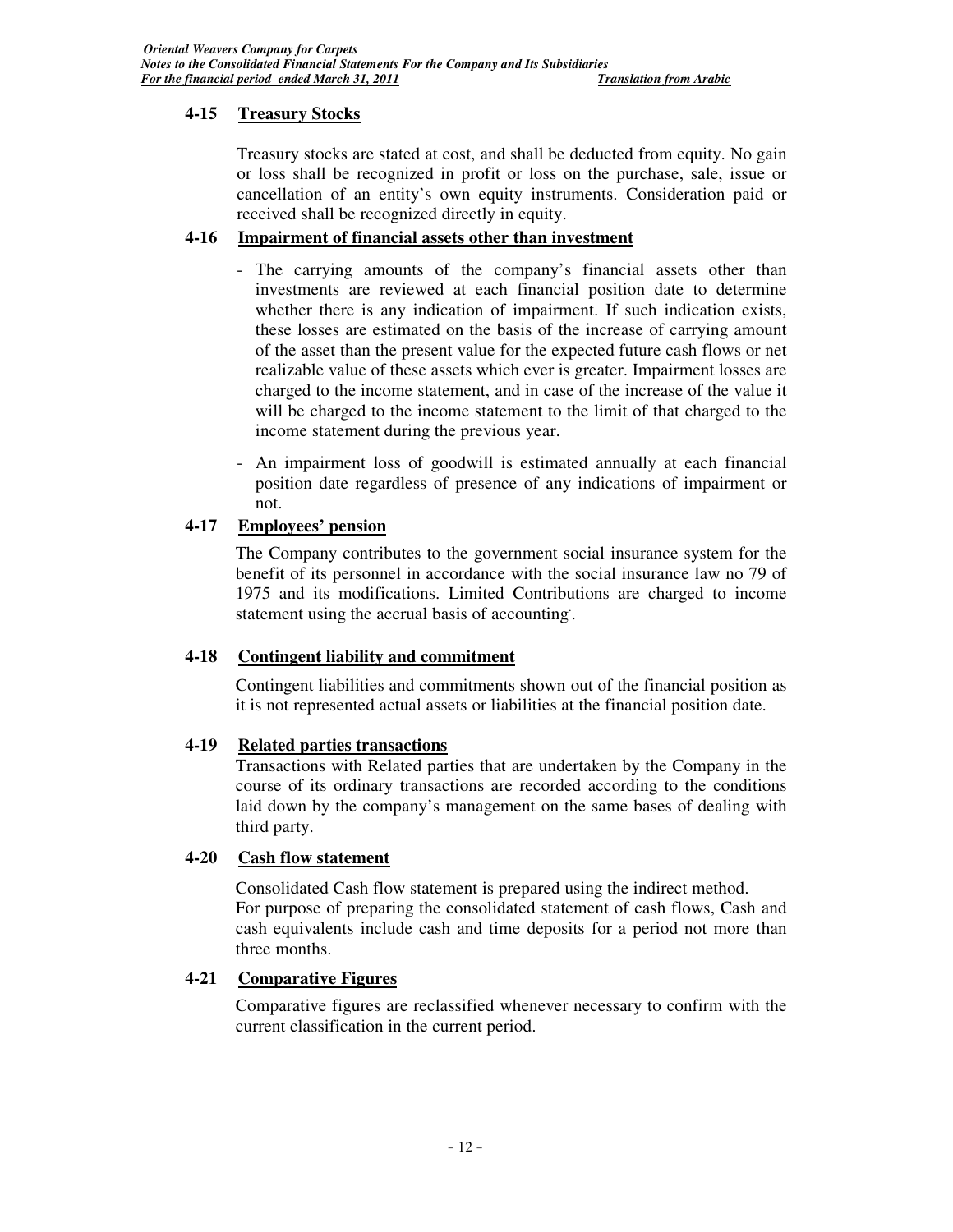# **5- FIXED ASSETS (NET)**

|                               | Cost as of    | <b>Accumulated</b><br>depreciation | <b>Net Book</b><br>Value as of | <b>Net Book</b><br>Value as of |
|-------------------------------|---------------|------------------------------------|--------------------------------|--------------------------------|
|                               | 31/3/2011     | as of<br>31/3/2011                 | 31/3/2011                      | 31/12/2010                     |
|                               | LE            | LE                                 | <u>LE</u>                      | $E_{\rm E}$                    |
| Land                          | 135 615 937   |                                    | 135 615 937                    | 133 976 442                    |
| Buildings & Constructions     | 754 521 710   | 218 744 554                        | 535 777 156                    | 534 549 560                    |
| Machinery & Equipments        | 2 400 838 319 | 1 519 000 660                      | 881 837 659                    | 874 846 933                    |
| Vehicles                      | 90 687 936    | 68 267 064                         | 22 4 20 8 72                   | 23 091 938                     |
| Tools & Supplies              | 50 500 047    | 31 550 682                         | 18 949 365                     | 19 680 278                     |
| <b>Showrooms Fixture</b>      | 26 316 635    | 22 567 716                         | 3748919                        | 4 169 744                      |
| Furniture & Office Equipments | 54 942 170    | 33 578 075                         | 21 364 095                     | 22 117 981                     |
| <b>Computers and Programs</b> | 47 709 505    | 42 446 106                         | 5 263 399                      | 5786411                        |
|                               | 3 561 132 259 | 1936 154 857                       | 1 624 977 402                  | 1 618 219 287                  |

# **6** - **PROJECTS IN PROGRESS**

|                                               | 31/3/2011   | 31/12/2010  |
|-----------------------------------------------|-------------|-------------|
|                                               | L.E         | L.E         |
| <b>Buildings under Construction</b>           | 135 866 739 | 106 925 141 |
| Machinery & Equipment under installation      | 315 389 291 | 189 548 471 |
| Development of computer system                | 1 618 652   | 1 551 967   |
| Advance payment for purchasing Fixed assets   | 52 233 359  | 53 914 057  |
| Letters of credit for purchasing fixed assets | 53 308 930  | 179 514 872 |
|                                               | 558 416 971 | 531 454 508 |

# **7- Investment in subsidiaries**

|                                                     | 31/3/2011  | 31/12/2010 |
|-----------------------------------------------------|------------|------------|
|                                                     | -L.E       | L.E        |
| Rosetex Modern Factories for Spinning & Weaving Co. | 39 997 000 | 39 997 000 |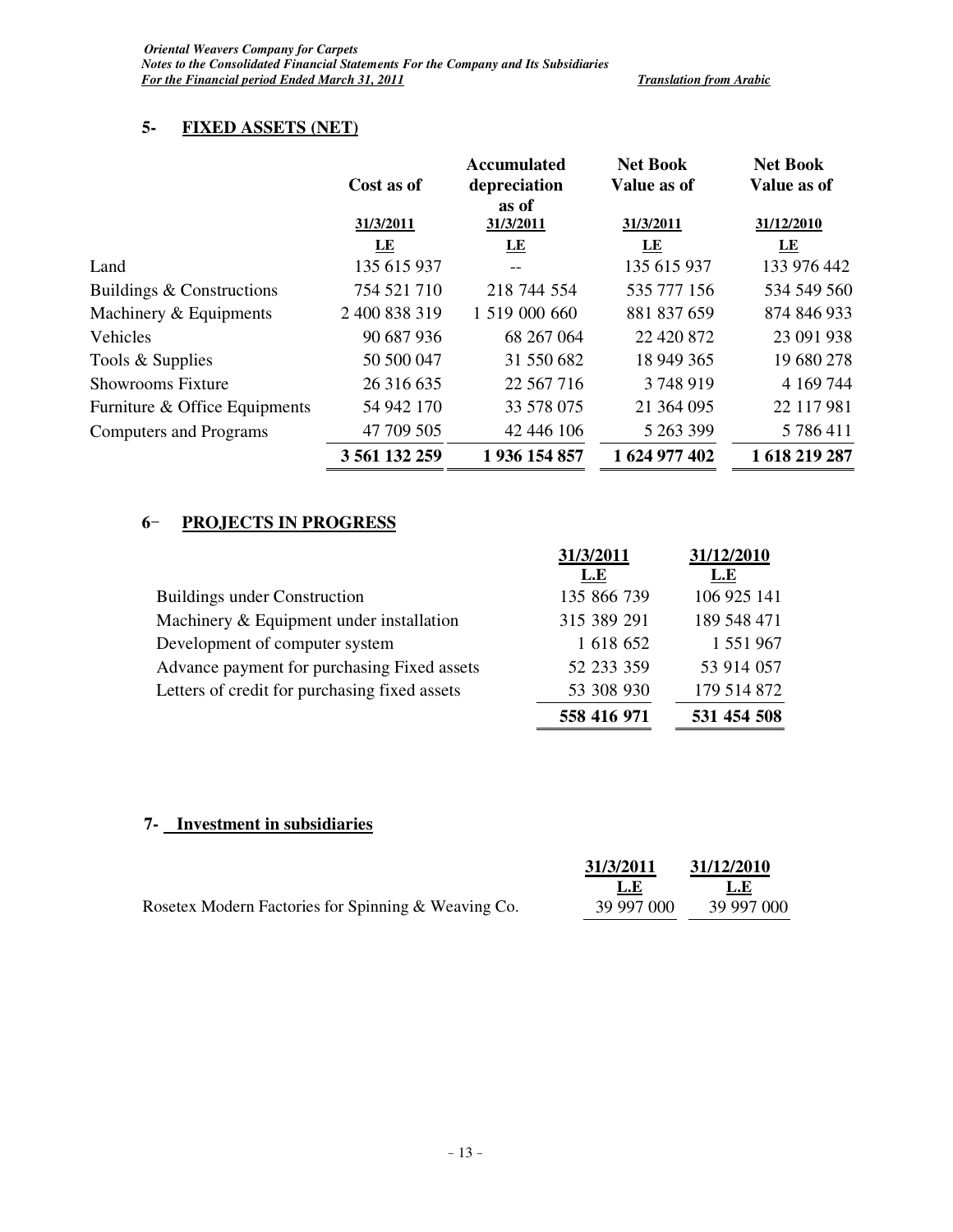## *Oriental Weavers Company for Carpets Notes to the Consolidated Financial Statements For the Company and Its Subsidiaries For the Financial period Ended March 31, 2011 Translation from Arabic*

# **8- AVAILABLE FOR SALE INVESTMENTS**

|                                           | No. of<br>owned<br><b>Shares</b> | Percentage<br><sub>of</sub><br>participation<br>$\frac{q_0}{q_0}$ | Par value<br>for each<br><b>Share</b> | <b>Acquisition</b><br><u>cost</u><br><u>L.E</u> | Accumulated<br>Impairment<br>losses<br>L.E | Accumulated<br><b>Unrealized</b><br>Gain<br>L.E | balance as<br>Of<br>31/3/2011<br>L.E | balance as<br>Of<br>31/12/2010<br>L.E |
|-------------------------------------------|----------------------------------|-------------------------------------------------------------------|---------------------------------------|-------------------------------------------------|--------------------------------------------|-------------------------------------------------|--------------------------------------|---------------------------------------|
| Oriental Weavers for Textiles*            | 56 250                           | 45                                                                | <b>USD 100</b>                        | 44 918 961                                      | $\qquad \qquad -$                          | $-$                                             | 44 918 961                           | 44 918 961                            |
| $10th$ of Ramadan for Spinning Industries | 524 000                          | 28.5                                                              | L.E.10                                | 5 304 365                                       | $\qquad \qquad -$                          | $\qquad \qquad -$                               | 5 304 365                            | 5 304 365                             |
| Modern Spinning Company                   | 81 677                           | 30.8                                                              | L.E.10                                | 1433607                                         | $-$                                        | $-$                                             | 1433607                              | 1 433 607                             |
| Orientals for Industrial Development      | 800 000                          | 8                                                                 | L.E.10                                | 4 200 000                                       | $\qquad \qquad -$                          | $\qquad \qquad -$                               | 4 200 000                            | 4 200 000                             |
| Oriental Petrochemicals                   | 3 202 000                        | 11.7                                                              | L.E.5                                 | 14 295 000                                      | $\overline{\phantom{m}}$                   | $\overline{\phantom{m}}$                        | 14 295 000                           | 14 295 000                            |
| Piraeus Bank**                            | 782 167                          | 1.2                                                               | L.E 15.58                             | 12 188 193                                      | $-$                                        | 451 625                                         | 12 639 818                           | 12 639 818                            |
| Egyptian for Trade and Marketing          | 4 0 0 0                          | 2.08                                                              | L.E 100                               | 402 000                                         | (402 000)                                  | $-$                                             |                                      |                                       |
| Trading for Development Export            | 100                              | $-\,-$                                                            | L.E 100                               | 10 000                                          | $\qquad \qquad -$                          | $- -$                                           | 10 000                               | 10 000                                |
| Cambridge Weavers                         | 1500                             | 1,5                                                               | L.E 10                                | 3 7 5 0                                         | $\overline{\phantom{m}}$                   | $\qquad \qquad -$                               | 3750                                 | 3 7 5 0                               |
|                                           |                                  |                                                                   |                                       | 82 755 876                                      | (402 000)                                  | 451 625                                         | 82 805 501                           | 82 805 501                            |

\*An amount of 19,901,250 L.E. has been paid to purchase investments in oriental weavers for textiles as of March 31,2011.

\*\* During 2010 year the shares of Piraeus Bank has been cancelled from Stock Exchange Market.

# **9** – **GOODWILL**

|                                         | 31/3/2011   | 31/12/2010  |
|-----------------------------------------|-------------|-------------|
|                                         | L.E         | <u>L.E</u>  |
| Oriental weavers international (OWI)    | 51 258 912  | 51 258 912  |
| <b>MAC Mills (MAC)</b>                  | 573 720 329 | 573 720 329 |
| Egyptian Fibbers Co. EFCO               | 67 551 346  | 67 551 346  |
| Oriental weavers Co. - U.S.A (OW U.S.A) | 4 305 383   | 4 305 383   |
|                                         | 696 835 970 | 696 835 970 |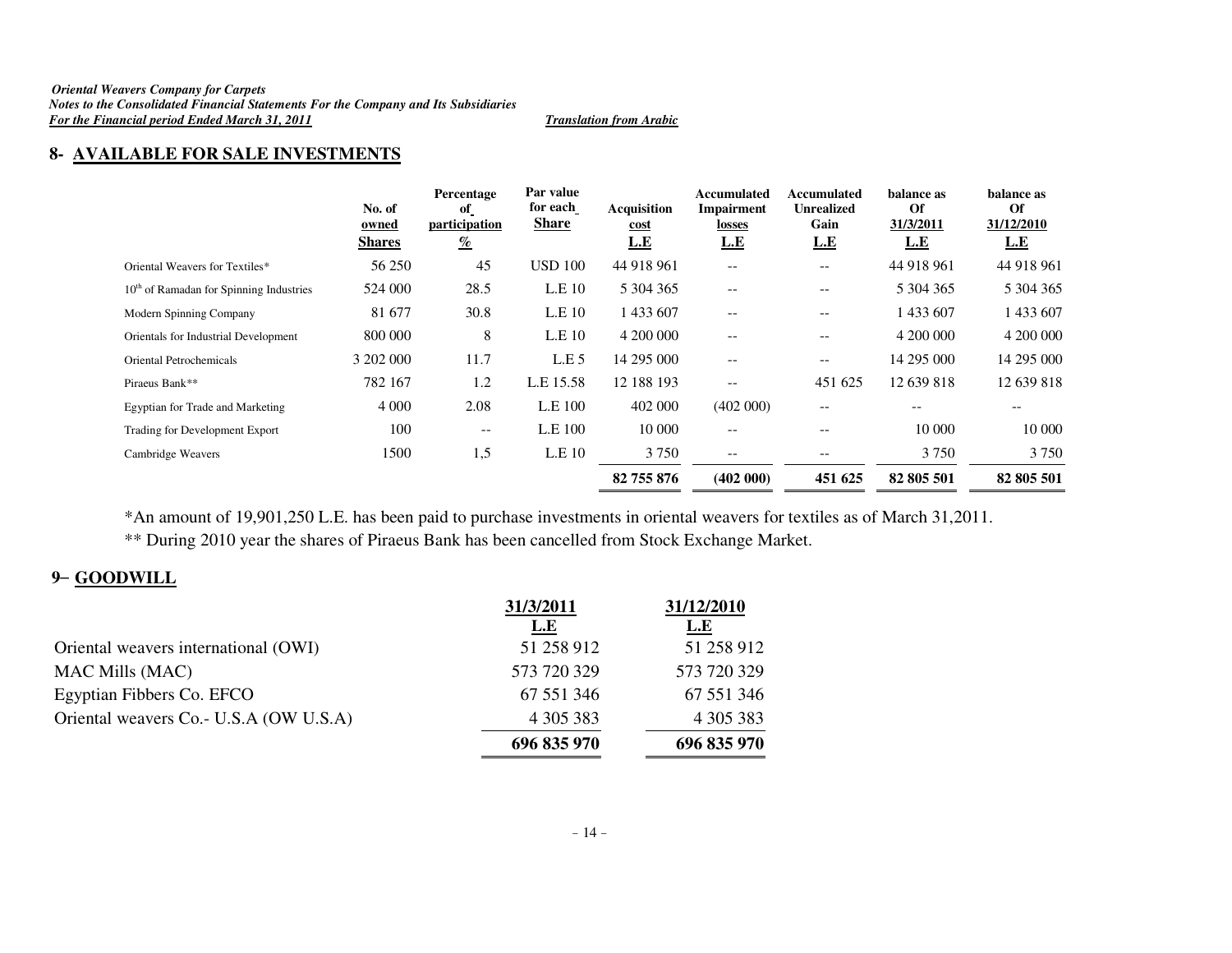*Oriental Weavers Company for Carpets Notes to the Consolidated Financial Statements For the Company and Its Subsidiaries For the Financial period Ended March 31, 2011 Translation from Arabic* 

# **10-INVENTORY**

.

|                                                  | 31/3/2011    | 31/12/2010  |  |
|--------------------------------------------------|--------------|-------------|--|
|                                                  | L.E          | <u>L.E</u>  |  |
| Raw materials                                    | 590 021 627  | 581 359 483 |  |
| Spare parts & materials                          | 133 328 169  | 122 853 404 |  |
| Work in process                                  | 50 874 076   | 49 789 680  |  |
| Finished products                                | 906 704 740  | 809 682 408 |  |
| Letter of credit for purchasing of raw materials | 28 056 572   | 24 840 935  |  |
|                                                  | 1708 985 184 | 1588525910  |  |

# **11- DEBITORS AND OTHER DEBIT ACCOUNTS**

|                                                              | 31/3/2011   | 31/12/2010    |
|--------------------------------------------------------------|-------------|---------------|
|                                                              | L.E         | <u>L.E</u>    |
| Prepaid expenses                                             | 17 508 176  | 12 409 831    |
| Tax authority – debit accounts                               | 55 266 342  | 45 443 073    |
| Debit accounts – related parties                             | 8 700 285   | 9 5 8 1 7 0 7 |
| Letter of guarantee $-\cosh \frac{m}{2}$                     | 3 569 343   | 2 372 693     |
| Suppliers – advance payment                                  | 39 660 430  | 29 944 668    |
| Accrued revenue                                              | 2 137 146   | 2 379 307     |
| Orientals for Building materials (Orocom)                    | 5 000 000   | 5 000 000     |
| Other debit accounts                                         | 41 590 835  | 35 099 146    |
|                                                              | 173 432 557 | 142 230 425   |
| Less:<br>Impairment loss on debtors and other debit accounts | 2 676 321   | 2 676 321     |
|                                                              | 170 756 236 | 139 554 104   |
| <b>12- CASH AND CASH EQUIVALENT</b>                          |             |               |
|                                                              | 31/3/2011   | 31/12/2010    |
|                                                              | і Е         | I F           |

| 234 757 619<br>281 549 416<br>239 464 022<br>291 885 162 |
|----------------------------------------------------------|
|                                                          |
|                                                          |
| 10 035 147<br>6 846 349                                  |
| 533 489 130<br>531 048 585                               |
|                                                          |
|                                                          |
| 95 4 65<br>97 065                                        |
| 530 953 120<br>533 392 065                               |
|                                                          |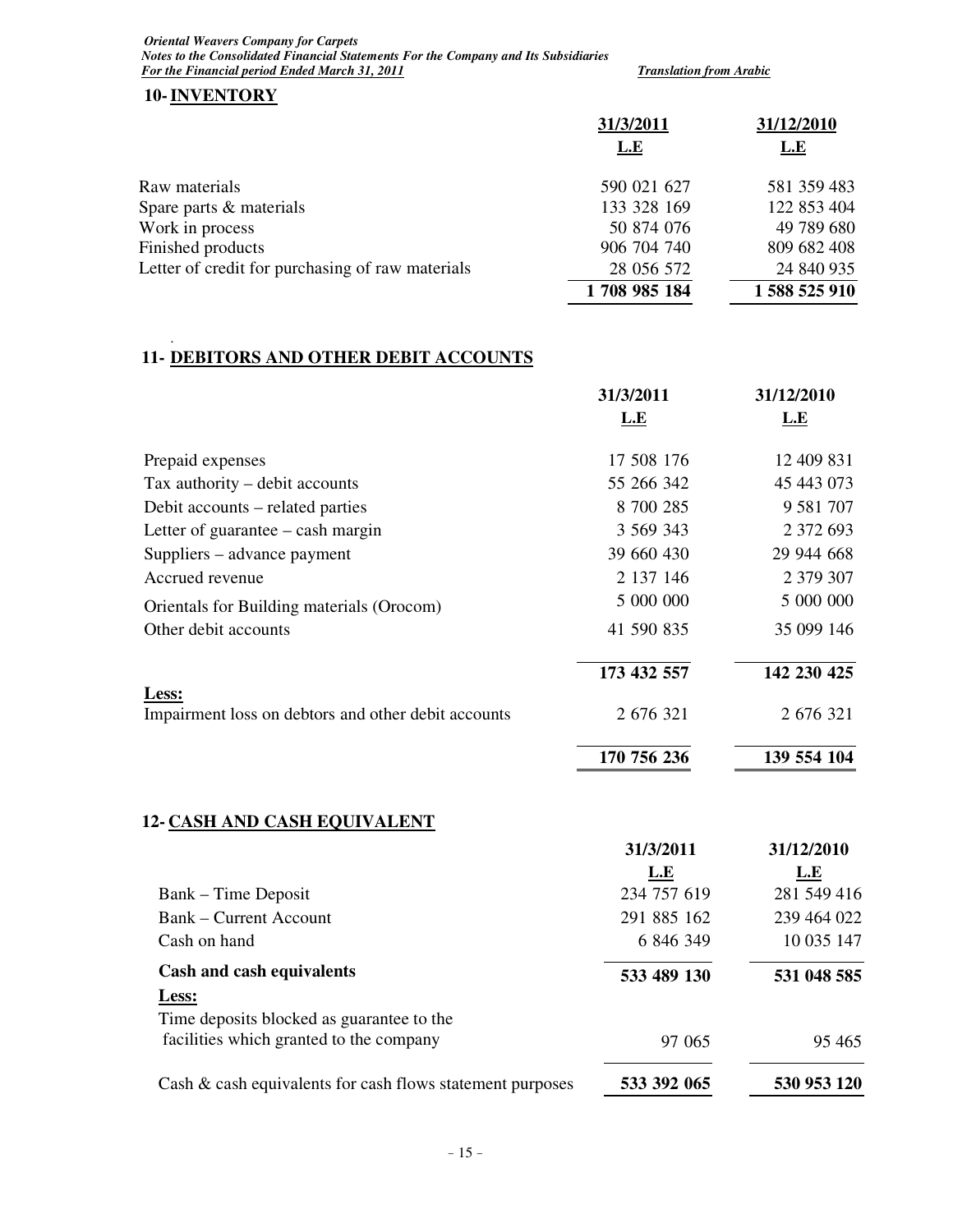*Oriental Weavers Company for Carpets Notes to the Consolidated Financial Statements For the Company and Its Subsidiaries For the Financial period Ended March 31, 2011* **Translation from Arabic Contract Contract Arabic Contract Contract Contract Contract Contract Contract Contract Contract Contract Contract Contract Contract Contract Contrac** 

**13- Provisions**

|                                       |                      | <b>Formed</b> |                    |                      |
|---------------------------------------|----------------------|---------------|--------------------|----------------------|
|                                       | <b>Balance as of</b> | during        | <b>Used during</b> | <b>Balance as of</b> |
|                                       | 1/1/2011             | The period    | The period         | 31/3/2011            |
| Provisions for Contingent liabilities | <u>L.E</u>           | <u>L.E</u>    | <u>L.E</u>         | <u>L.E</u>           |
|                                       | 77 462 650           | $- -$         | 179 648            | 77 283 002           |
|                                       | 77 462 650           | $\sim$        | 179 648            | 77 283 002           |
|                                       |                      |               |                    |                      |

# **14- BANKS – CREDIT ACCOUNTS**

Banks – credit accounts amounting to L.E 1 393 139 714 as of March  $31,2011$ represents short term facilities granted by banks at relatively fixed interest rate, a part of facilities is guaranteed by notes receivable deposited at these banks for collection.

# **15- CREDITORS AND OTHER CREDIT ACCOUNTS**

|                                       | 31/3/4011   | 31/1 <i>4</i> /4010 |
|---------------------------------------|-------------|---------------------|
|                                       | <b>L.E</b>  | <u>L.E</u>          |
| Trade receivable – advance payment    | 37 881 952  | 35 740 364          |
| Accrued expenses                      | 10 076 440  | 13 919 326          |
| Tax authority – credit accounts       | 45 895 958  | 41 093 739          |
| Social insurance authority            | 4 892 710   | 3 875 805           |
| Creditors – purchases of fixed assets | 2 294 427   | 2 068 135           |
| Shareholders – credit accounts        | 1 286 187   | 22 375 061          |
| Deposits from others                  | 14 684 446  | 15 318 968          |
| sales taxes instalment                | 2 541 045   | 2 147 483           |
| Credit accounts – related parties     | 7 374 542   | 7 170 523           |
| Other credit accounts                 | 14 614 738  | 13 890 748          |
|                                       | 141 542 445 | 157 600 152         |
|                                       |             |                     |

**31/3/2011 31/12/2010**

# **16-Issued And Paid Up Capital**

- **16-1** The company's authorized capital is determined to be L.E 500 Million (five hundred million Egyptian pounds).
- **16-2** The Issued capital is LE 373 033 555 (only three hundred seventy three million, thirty three thousand and five hundred and fifty five Egyptian pounds) distributed over 74 606 711 share of which L.E 351 436 755 (only three hundred fifty one million , four hundred thirty six thousand and seven hundred and fifty five Egyptian pounds) are cash shares and L.E 21 596 800 (only twenty one million and five hundred ninety six thousand and eight hundred Egyptian pounds) are in-kind shares at a value of L.E 5 each (five Egyptian pounds).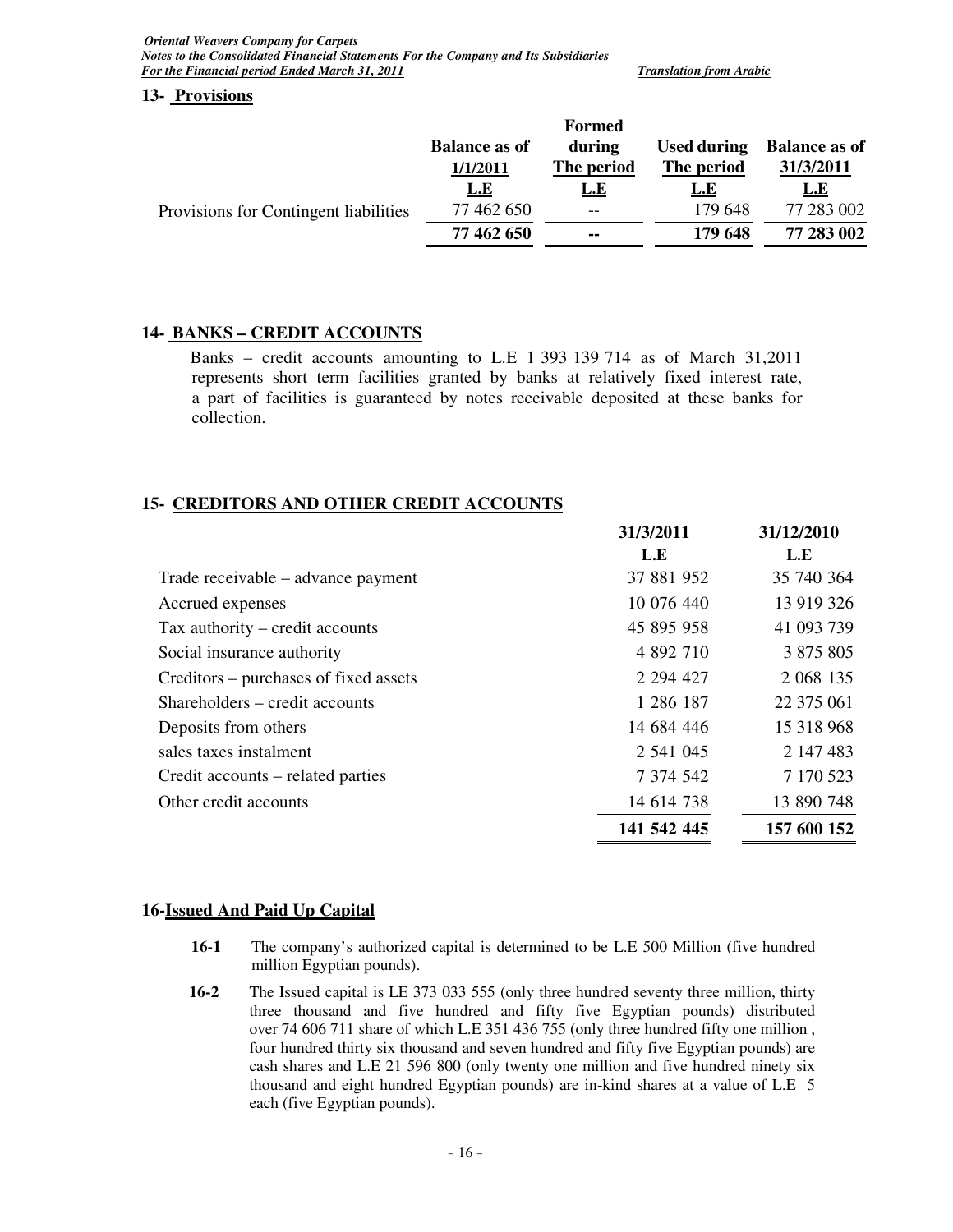*Oriental Weavers Company for Carpets Notes to the Consolidated Financial Statements For the Company and Its Subsidiaries For the Financial period Ended March 31, 2011 Translation from Arabic* 

- **16-3** According to the decision taken by the general assembly meeting held on March 21,2010 it was approved a stock dividend by one share per each three shares and to increase the issued capital to be in amount of LE 76 966 445. The Issued capital reached the amount of LE 450 000 000 distributed over 90 000 000 shares which 428 403 200 (only four hundred twenty eight million four hundred and three thousand and two hundred Egyptian pounds) are cash shares and 21 596 800 (only twenty one million and five hundred ninety six thousand and eight hundred Egyptian pounds) are in-kind shares at a value of L.E 5 each and it had been registered at the commercial register at July 14, 2010.
- **16-4** The company's shares are centrally kept at Misr for Central Clearing, Depositary and Registry Co. and those shares are traded in Cairo and Alexandria stocks exchange market.

# **17-Reserves**

|                 | 31/3/2011     | 31/12/2010    |
|-----------------|---------------|---------------|
|                 | <u>L.E</u>    | L.E           |
| Legal reserve   | 1 017 222 901 | 1 007 737 454 |
| General reserve | 280 468 181   | 280 468 181   |
| Special reserve | 59 973 828    | 59 973 828    |
| Capital reserve | 4 470 971     | 408 872       |
|                 | 1 362 135 881 | 1 348 588 335 |

# **18-MINORITY INTEREST**

|                                            | <b>Minority</b><br>interest in<br>the net | <b>Minority</b><br>interest in the<br>net profit |                      |                      |
|--------------------------------------------|-------------------------------------------|--------------------------------------------------|----------------------|----------------------|
|                                            | equity of                                 | $/$ (loss) of                                    | <b>Balance as of</b> | <b>Balance as of</b> |
|                                            | subsidiaries                              | <b>Subsidiaries</b>                              | 31/3/2011            | 31/12/2010           |
|                                            | L.E                                       | L.E                                              | L.E                  | <b>L.E</b>           |
| Orientals Weavers Co. Fibres (O.W.F)       | 422 881                                   | 51 980                                           | 474 861              | 2 2 2 3 0 8 3        |
| Orientals Weavers international Co (O.W.I) | 67 734                                    | 2493                                             | 70 227               | 16 370 984           |
| <b>MAC Carpet Mills</b>                    | 167 823 318                               | 2 4 1 4 5 2 8                                    | 170 237 846          | 167 289 813          |
| Egyptian fibres Co. EFCO                   | 15 313 487                                | 872 194                                          | 16 185 681           | 18 898 094           |
| <b>EFCO Modern Fibres</b>                  | 12 420 652                                | 1 201 644                                        | 13 622 296           | 13 976 402           |
| Oriental Weavers – China                   | 492 863                                   | (455)                                            | 492 408              | 475 300              |
| New MAC                                    | 768 918                                   | 86 736                                           | 855 654              | 748 775              |
|                                            | 197 309 853                               | 4 629 120                                        | 201 938 973          | 219 982 451          |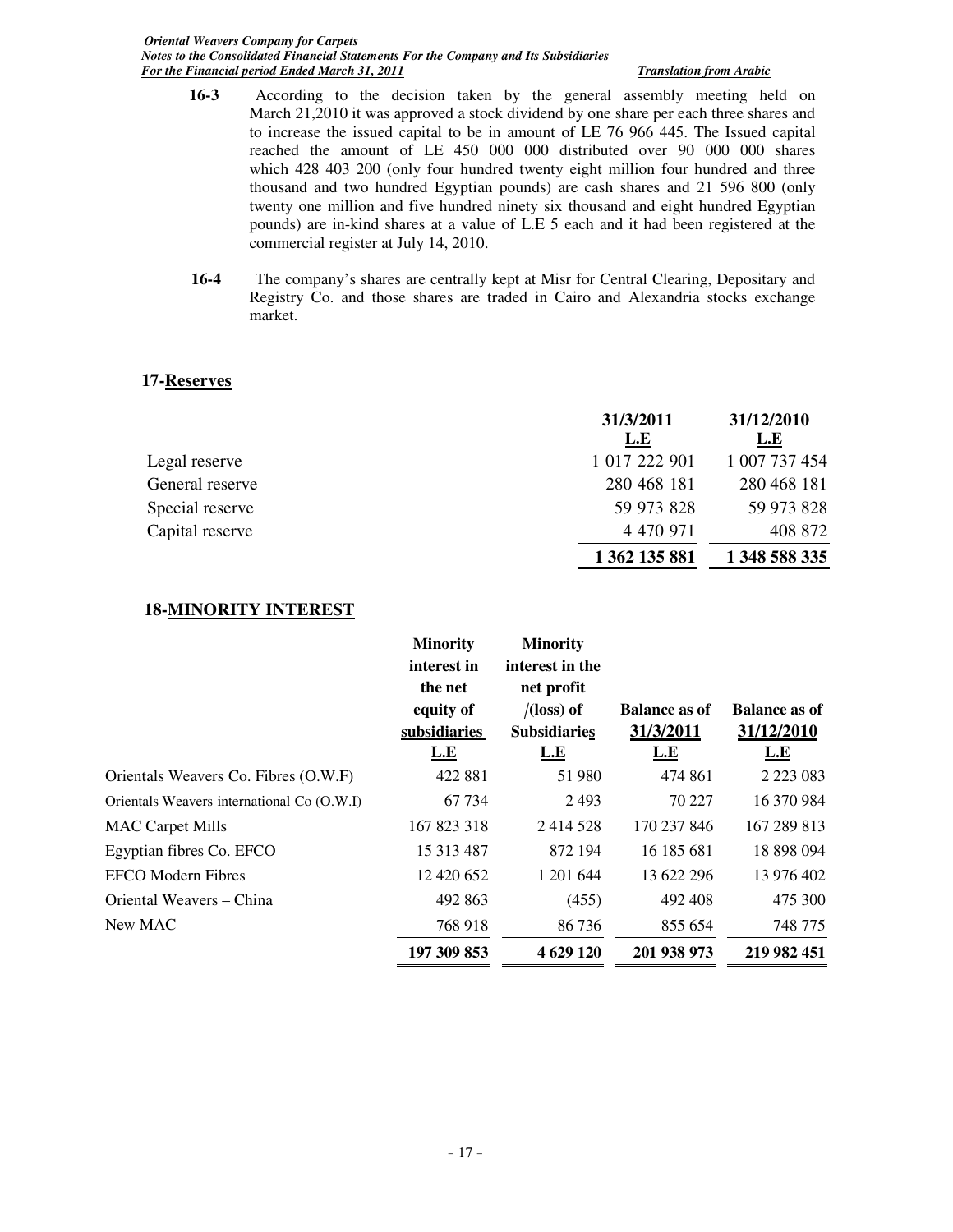## Oriental Weavers Company for Carpets

Notes to the Consolidated Financial Statements For the Company and Its Subsidiaries

For the Financial period Ended March 31,2011

## 19-LONG TERM LOANS

|                                         |            |              | <b>Balance</b> |                         |               |                          |              |                                                                                                                                                                                                                                                                                        |
|-----------------------------------------|------------|--------------|----------------|-------------------------|---------------|--------------------------|--------------|----------------------------------------------------------------------------------------------------------------------------------------------------------------------------------------------------------------------------------------------------------------------------------------|
|                                         |            | Principal of | of the loan    | Balance as of 31/3/2011 |               | Balance as of 31/12/2010 |              |                                                                                                                                                                                                                                                                                        |
|                                         |            | the loan in  | as of          | current portion         | long term     | current portion          | long term    |                                                                                                                                                                                                                                                                                        |
|                                         | Loan       | original     | 31/3/2011      | due in one year         | installments  | due in one year          | installments |                                                                                                                                                                                                                                                                                        |
| <b>BANK</b>                             | Currency   | Currency     | L.E.           | L.E.                    | L.E.          | L.E.                     | L.E.         |                                                                                                                                                                                                                                                                                        |
| <b>Export Development Bank of Egypt</b> |            |              |                |                         |               |                          |              | <b>Terms of Payment</b>                                                                                                                                                                                                                                                                |
| Export Development Bank of Egypt (1)    | <b>USD</b> | 2 500 000    | 7 437 500      | 2 975 000               | 4 4 6 2 5 0 0 | 2 895 000                | 4 342 500    | The principal of the loan shall be settled over 10 equal semi annual installments starting from<br>$30/11/2008$ till $31/5/2013$ the interest and commissions, shall be computed and paid upon                                                                                         |
| Export Development Bank of Egypt(2)     | <b>USD</b> | 5 619 556    | 16 717 674     | 6 687 800               | 10 029 874    | 6 507 446                | 9 760 675    | The principal of the loan shall be settled over 10 equal semi annual installments starting from<br>$31/12/2008$ till $31/12/2013$ , the interest and commissions shall be computed and paid upon                                                                                       |
| Export Development Bank of Egypt (3)    | <b>USD</b> | 25 000 000   | 74 375 000     | 59 500 000              | 14 875 000    | 58 000 000               | 29 000 000   | The principal of the loan shall be settled over 10 equal quarter annual installments starting<br>from $31/3/2010$ till $30/6/2012$ , the interest and commissions shall be computed and paid                                                                                           |
|                                         |            |              | 98 530 174     | 69 162 800              | 29 367 374    | 67 402 446               | 43 103 175   |                                                                                                                                                                                                                                                                                        |
| <b>Barcleys Bank</b>                    | <b>USD</b> | 4 000 000    | 16 668 330     | 4 760 000               | 11 908 330    | 4 632 000                | 11 588 106   | medium term loan to be paid over 10 equal installments semi annual for june and december in<br>every year. The first installment will be accrued within december 2009 with interest rate 3%<br>above libour.                                                                           |
| HSBC $(1)$                              | <b>USD</b> | 4 000 000    | 16 660 000     | 4 760 000               | 11 900 000    | 4 632 000                | 13 896 000   | Medium term loan to be paid over 10 equal installments semi annual for june and december in<br>every year. The first installment will be required within june, 2010 with interest rate 3% above<br>libour.                                                                             |
| HSBC(2)                                 | <b>USD</b> | 21 000 000   | 120 523 200    | 12 554 262              | 107 968 938   | 12 827 571               | 108 119 739  | The principal of the loan shall be settled over 73 monthly installments began at<br>december, 2010 till december, 2016. The interest and commissions shall be computed at<br>interest rate 3% above libour                                                                             |
|                                         |            |              | 137 183 200    | 17 314 262              | 119 868 938   | 17 459 571               | 122 015 739  |                                                                                                                                                                                                                                                                                        |
| <b>NSGB</b>                             | <b>USD</b> | 18 000 000   | 26 492 469     | 8 8 29 8 00             | 17 662 669    | 8 593 462                | 17 186 605   | The principal of the loan shall be settled over 10 equal semi annual installments starting from<br>$26/4/2009$ till $26/10/2013$ , the interest and commission shall be computed and paid<br>annually at an interest rate 10.25% including highest debit Balance commission while Draw |
| <b>Brought forward</b>                  |            |              | 278 874 173    | 100 066 862             | 178 807 311   | 98 087 479               | 193 893 625  |                                                                                                                                                                                                                                                                                        |

Translation from arabic terms of the state of the state of the state of the state of the state of the state of the state of the state of the state of the state of the state of the state of the state of the state of the sta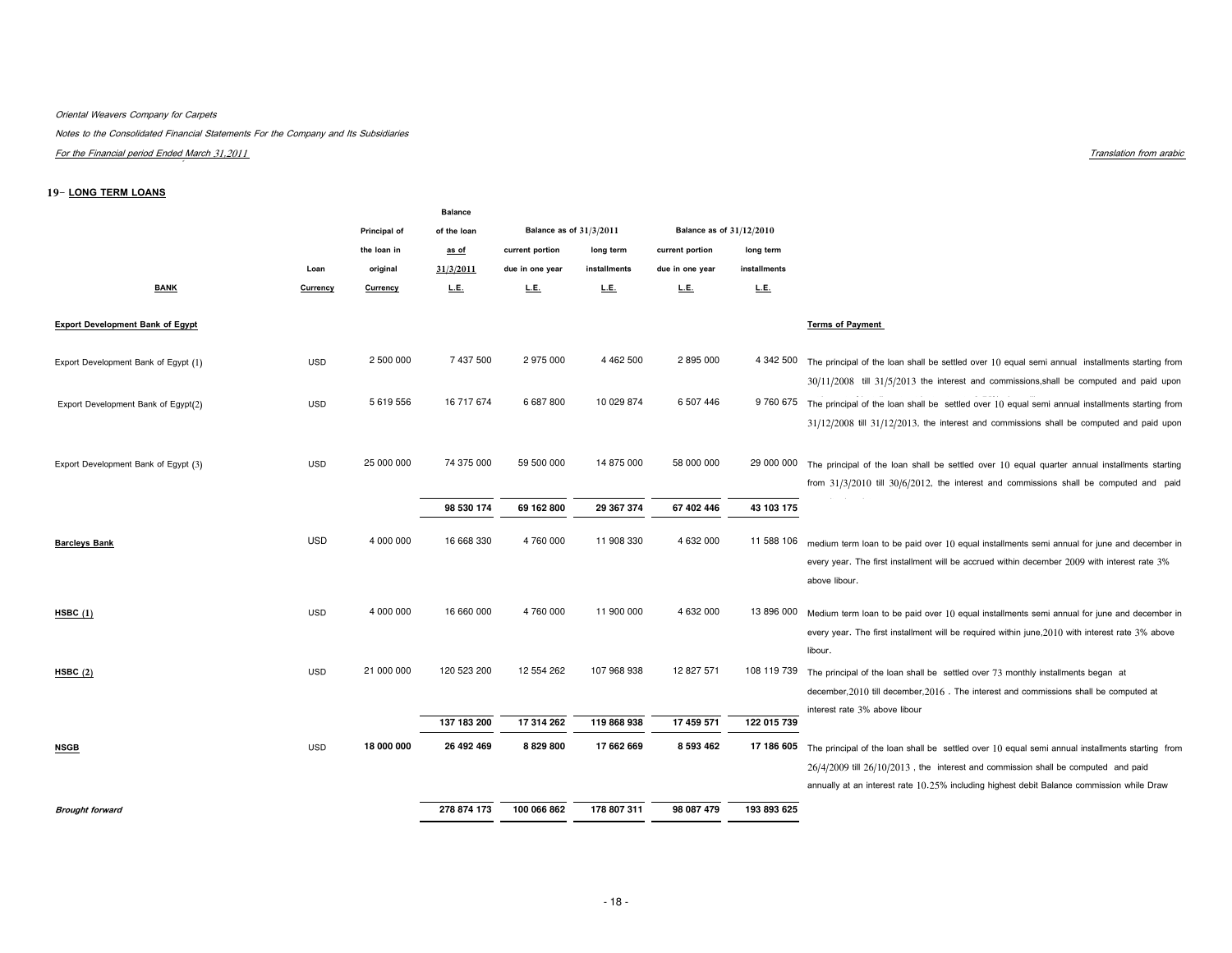## Oriental Weavers Company for Carpets

Notes to the Consolidated Financial Statements For the Company and Its Subsidiaries

For the Financial period Ended March 31,2011

|                            |            |                 | <b>Balance</b> |                         |              |                          |              |                                                                                                        |
|----------------------------|------------|-----------------|----------------|-------------------------|--------------|--------------------------|--------------|--------------------------------------------------------------------------------------------------------|
|                            |            | Principal of    | of the loan    | Balance as of 31/3/2011 |              | Balance as of 31/12/2010 |              |                                                                                                        |
|                            |            | the loan in     | as of          | current portion         | long term    | current portion          | long term    |                                                                                                        |
|                            | Loan       | original        | 31/3/2011      | due in one year         | installments | due in one year          | installments |                                                                                                        |
| <b>BANK</b>                | Currency   | <b>Currency</b> | L.E.           | L.E.                    | L.E.         | L.E.                     | L.E.         | <b>Terms of Payment</b>                                                                                |
|                            |            |                 |                |                         |              |                          |              |                                                                                                        |
| <b>Carried Forward</b>     |            |                 | 278 874 173    | 100 066 862             | 178 807 311  | 98 087 479               | 193 893 625  |                                                                                                        |
| Crédit Agricole Egypt Bank | <b>USD</b> | 25 000 000      | 104 125 000    | 59 500 000              | 44 625 000   | 58 000 000               | 58 000 000   | The principal of the loan shall be settled over 10 equal quarter installments starting from            |
|                            |            |                 |                |                         |              |                          |              | $1/9/2010$ till $1/12/2012$ , the interest and commission shall be computed and paid upon its          |
|                            |            |                 |                |                         |              |                          |              |                                                                                                        |
| Loans from other banks     | <b>USD</b> |                 | 33 354 742     | $\sim$ $\sim$           | 33 354 742   | $\qquad \qquad -$        |              | 27 534 363 Other loans in US dollar granted to Oriental Weavers Co. U.S.A                              |
|                            |            |                 |                |                         |              |                          |              |                                                                                                        |
| Alexandria bank            | <b>USD</b> | 25 000 000      | 108 182 823    | 54 090 909              | 54 091 914   | 52 727 272               | 65 910 069   | The principal of the loan shall be settled over 11 equal quarter installments starting from            |
|                            |            |                 |                |                         |              |                          |              | $1/8/2010$ till $1/2/2013$ , the interest and commission shall be computed and paid upon its           |
| Audi Bank                  | <b>USD</b> | 35 000 000      | 208 250 000    | $=$                     | 208 250 000  | --                       | 203 000 000  |                                                                                                        |
|                            |            |                 |                |                         |              |                          |              | The principal of the loan shall be settled over 20 equal quarter installments starting from            |
|                            |            |                 |                |                         |              |                          |              | $31/8/2012$ till $31/5/2017$ , the interest and commission shall be computed and paid upon its         |
|                            |            |                 |                |                         |              |                          |              |                                                                                                        |
| <b>BNP Paribas Bank</b>    |            | 20 000 000      | 39 666 669     | 39 666 669              | $\sim$       | 38 666 669               |              |                                                                                                        |
| BNP Paribas Bank (1)       | <b>USD</b> |                 |                |                         |              |                          |              | 9 666 663 The principal of the loan shall be setteled over 12 equal quarter installments starting from |
|                            |            |                 |                |                         |              |                          |              | $30/6/2009$ till $31/3/2012$ . the interest and commissions shall be computed and paid up on its       |
| BNP Paribas Bank (2)       | LE.        | 12 000 000      | 6 000 000      | 4 800 000               | 1 200 000    | 4 800 000                |              | 2 400 000 The principal of the loan shall be setteled over 10 equal quarter installments with a grace  |
|                            |            |                 |                |                         |              |                          |              | period of six months starting from the end of grace period at annual interest 11.5%.                   |
| BNP Paribas Bank (3)       | <b>USD</b> | 3846316         | 11 500 485     | 5 158 713               | 6 341 772    | 4 974 568                |              | 7 461 852 The principal of the loan shall be setteled over 18 equal quarter installments starting from |
|                            |            |                 |                |                         |              |                          |              | february 2009 with at interest rate 1.25% over libour, the interst and commission shall be             |
| BNP Paribas Bank (4)       | <b>USD</b> | 5 000 000       | 18 593 750     | 7 437 500               | 11 156 250   | 3618750                  |              | 14 475 000 medium term loan to be paid over 8 equal semi annual installments for January and July in   |
|                            |            |                 |                |                         |              |                          |              | every year. The first installment will be accrued within January 2010 with interest rate 2.4%          |
|                            |            |                 | 75 760 904     | 57 062 882              | 18 698 022   | 52 059 987               | 34 003 515   |                                                                                                        |
| Total                      |            |                 | 808 547 642    | 270 720 653             | 537 826 989  | 260 874 738              | 582 341 572  |                                                                                                        |

-The loans are granted to the company against a first class commercial pledge on machinary , equipments and all tangible and intangible assets of the company

Translation from arabic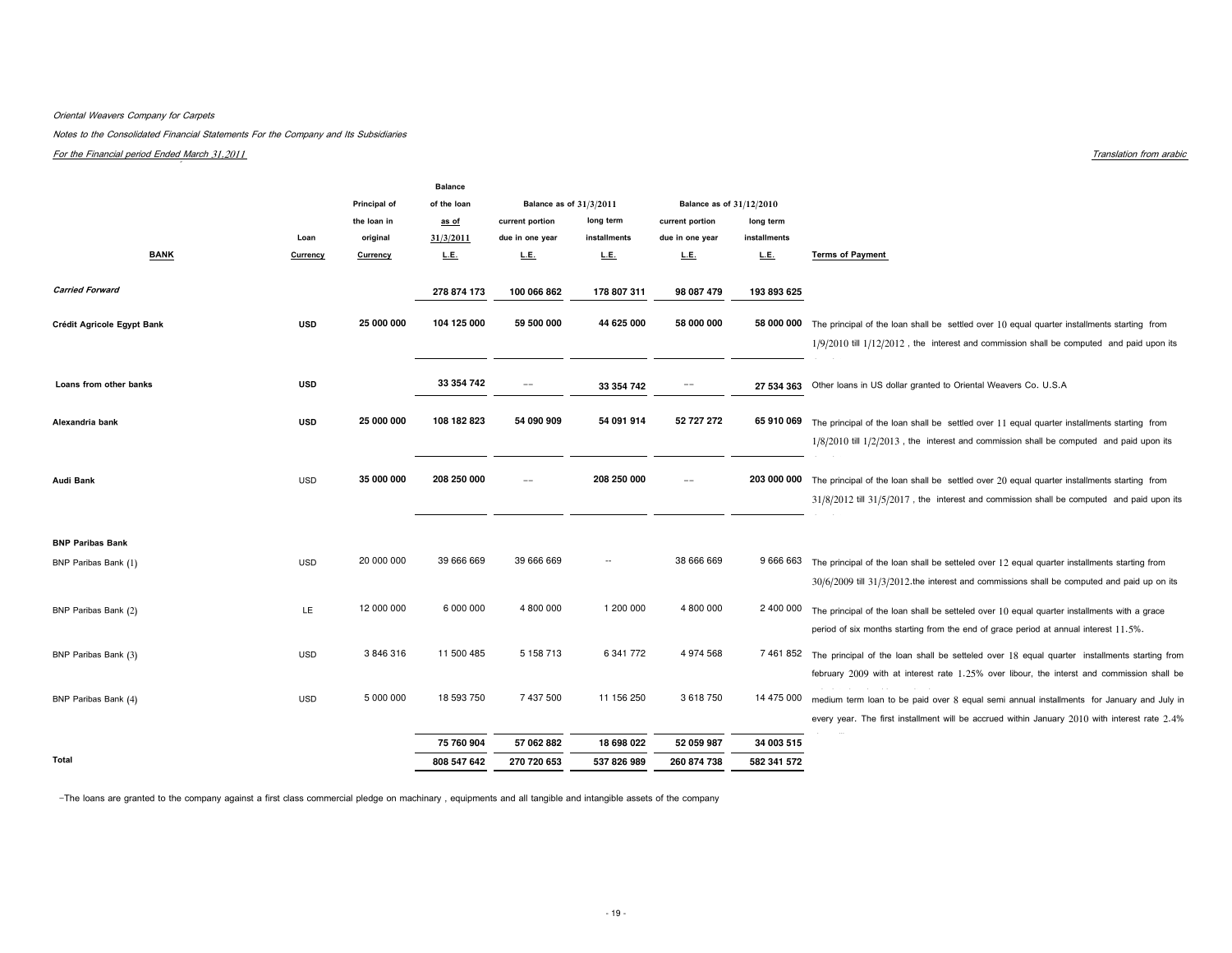# **20- DEFERRED SALES TAXES INSTALMENTS**

|                                                                                                                                                                                                                                                                                                                                                                                             | Note<br>N <sub>0</sub>         | 31/3/2011<br>L.E | 31/12/2010<br><b>L.E</b> |
|---------------------------------------------------------------------------------------------------------------------------------------------------------------------------------------------------------------------------------------------------------------------------------------------------------------------------------------------------------------------------------------------|--------------------------------|------------------|--------------------------|
| Deferred sales tax instalments represents<br>the accrued sales tax on the plants<br>machinery and equipment which will be<br>paid on seven equal annual instalments,<br>after a grace period of three years, against<br>the letter of guarantee covering these<br>amounts issued in favour of sales tax<br>authority as a security for the settlement of<br>these liabilities on due dates. |                                | 478 393          | 868 626                  |
| Instalments due within one year were<br>classified as part of current liabilities<br>under the item of long term liabilities -<br>current portion.                                                                                                                                                                                                                                          | (23)                           | (239198)         | (390 233)                |
|                                                                                                                                                                                                                                                                                                                                                                                             |                                | 239 195          | 478 393                  |
| HOUSING AND DEVELOPMENT BANK LOAN<br>21-                                                                                                                                                                                                                                                                                                                                                    |                                |                  |                          |
|                                                                                                                                                                                                                                                                                                                                                                                             | Note<br>$\overline{\text{No}}$ | 31/3/2011<br>L.E | 31/12/2010<br>L.E        |
| Balance of this item represents the remaining<br>amount due to bank of housing<br>and<br>development against purchasing housing<br>units for employees in $10^{th}$ of Ramadan city.<br>Payment shall be made on equal monthly<br>instalments for 27 years.                                                                                                                                 |                                | 836 118          | 852 388                  |
| Instalments due within one year were<br>classified as part of current liabilities under<br>the item of long term liabilities – current<br>portion.                                                                                                                                                                                                                                          | (23)                           | (229 466)        | (125 855)                |
|                                                                                                                                                                                                                                                                                                                                                                                             |                                | 606 652          | 726 533                  |
|                                                                                                                                                                                                                                                                                                                                                                                             |                                |                  |                          |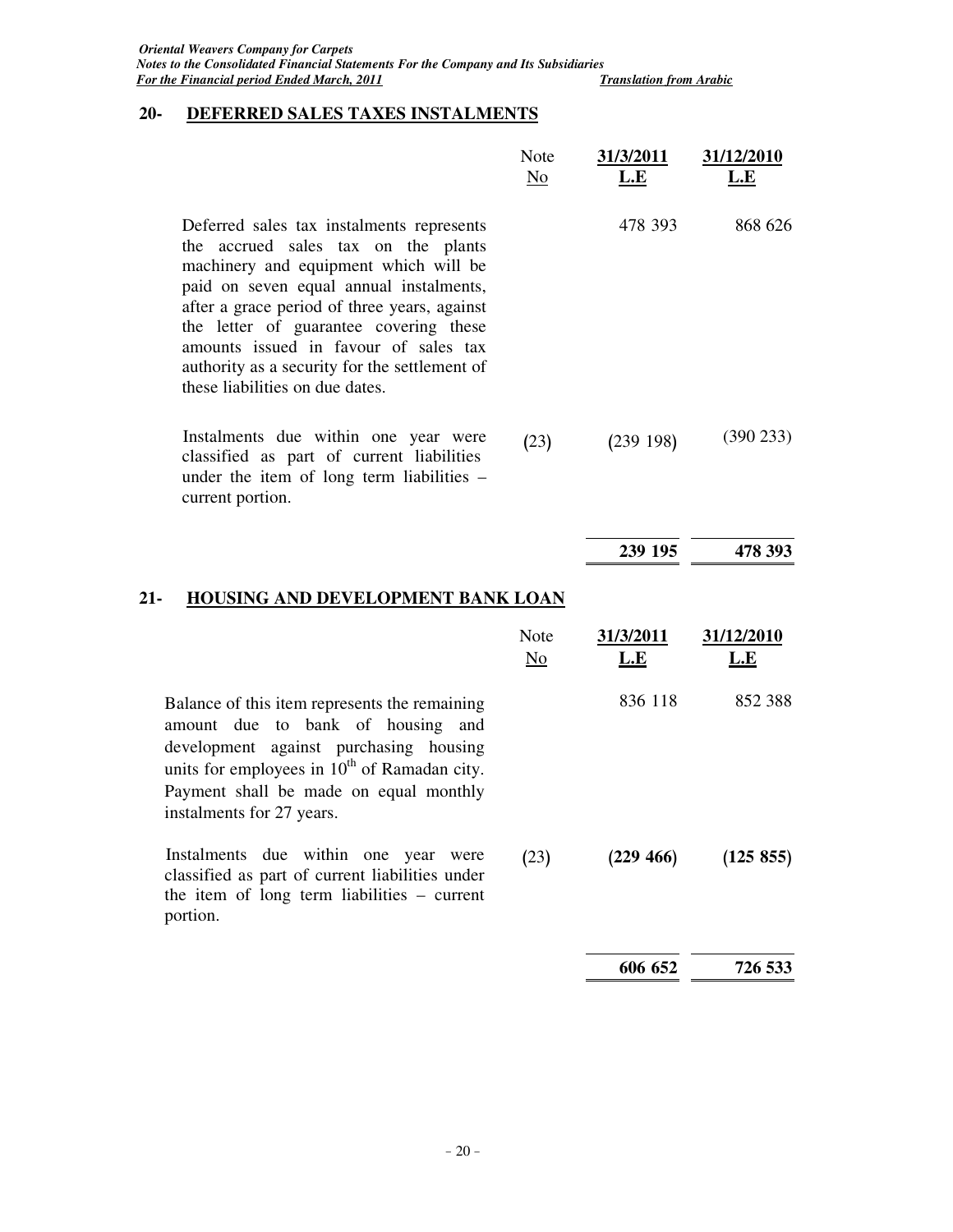# **22- CREDITORS – PURCHASE OF FIXED ASSETS**

|                                                                                                                                                                                      | Note<br>No | 31/3/2011<br>L.E | 31/12/2010<br>L.E |
|--------------------------------------------------------------------------------------------------------------------------------------------------------------------------------------|------------|------------------|-------------------|
| Balance of this item represents the<br>remaining amount due to $10^{th}$ of<br>Ramadan city organization in return of<br>purchasing a piece of land in $10^{th}$ of<br>Ramadan city. |            | 3 267 763        | 5 809 707         |
| Instalments due within the year were<br>classified as part of the current<br>liabilities in the balance sheet under<br>the item of long term liabilities $-$ Due<br>within one year. | (23)       | (2749579)        | (2793676)         |
|                                                                                                                                                                                      |            | 518 184          | 3 016 031         |

# **23- LONG TERM LIABILITIES – CURRENT PORTIONS**

|                                    | Note<br>$\overline{\text{No}}$ | 31/3/2011<br>L.E | 31/12/2010<br>L.E |
|------------------------------------|--------------------------------|------------------|-------------------|
| Long-term loan instalment          | (19)                           | 270 720 653      | 260 874 738       |
| Deferred sales taxes instalment    | (20)                           | 239 198          | 390 233           |
| Housing and development bank loan  | (21)                           | 229 466          | 125 855           |
| Creditors purchase of fixed assets | (22)                           | 2 749 579        | 2 793 676         |
|                                    |                                | 273 938 896      | 264 184 502       |

# **24- DEFERRED TAX**

# **Deferred tax Assets and liabilities**

|                                           |                                     | 31/3/2011        | 31/12/2010    |                    |  |
|-------------------------------------------|-------------------------------------|------------------|---------------|--------------------|--|
|                                           | <b>Liabilities</b><br><b>Assets</b> |                  | <b>Assets</b> | <b>Liabilities</b> |  |
|                                           | <u>L.E</u>                          | <u>L.E</u>       | <u>L.E</u>    | <u>L.E</u>         |  |
| Temporary tax differences $-$ O.W. (USA)  | 27 030 285                          |                  | 26 348 849    |                    |  |
| Fixed assets                              |                                     | $(21\ 587\ 775)$ |               | (22626019)         |  |
| Total deferred tax assets / (liabilities) | 27 030 285                          | (21 587 775)     | 26 348 849    | (22626019)         |  |
| Net deferred tax assets                   | 5 442 510                           |                  | 3722830       |                    |  |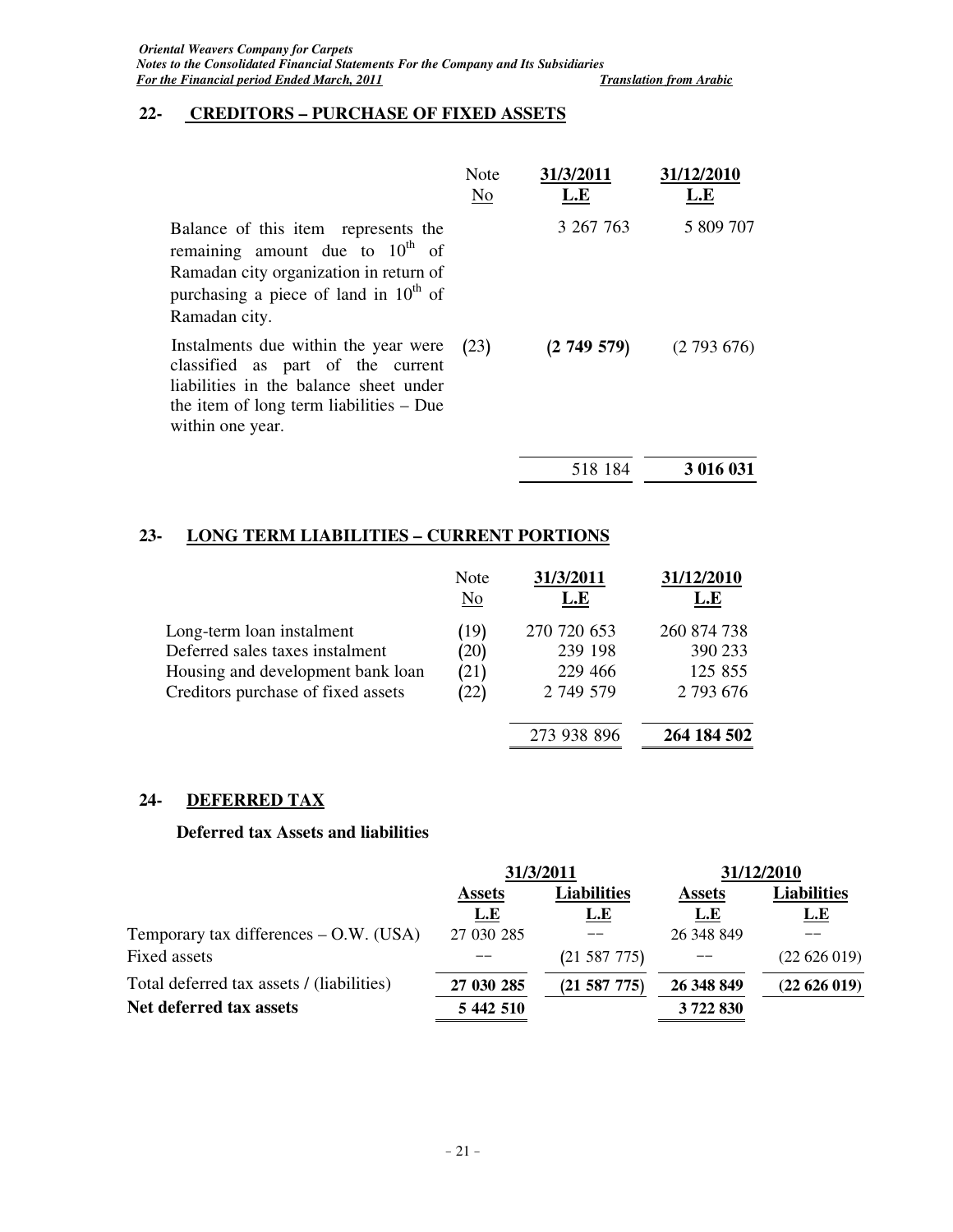# **25- BASIC EARNING PER SHARE FOR THE PERIOD**

Basic earning per share determined in the period profits as follows:-

|                                                                  | 31/3/2011<br>L.E | 31/3/2010<br>L.E |
|------------------------------------------------------------------|------------------|------------------|
| Net profit for the period                                        | 77 635 462       | 91 799 749       |
| Weighted average number of shares available during<br>the period | 88 680 969       | 88 490 284       |
| Basic earning per share for the period                           | 0.88             | 1.04             |

# **26- TREASURY STOCKS**

|                                                                                     | 31/3/2011     |            | 31/12/2010    |            |
|-------------------------------------------------------------------------------------|---------------|------------|---------------|------------|
|                                                                                     | <b>No. of</b> | Amount     | <b>No. of</b> | Amount     |
| <b>Description</b>                                                                  | <b>Stocks</b> | L.E        | <b>Stocks</b> | <u>L.E</u> |
| The owned Shares by Oriental weavers<br>$Co.- U.S.A$ (OW U.S.A) "Subsidiary $Co.$ " | 1 3 1 9 0 3 1 | 14 596 505 | 1 319 031     | 14 596 505 |

# **27- CONTINGENT LIABILITIES**

L.G'S Issued By Banks in favour of the company and its subsidiaries to third parties as of March 31, 2011 amounted to L.E 12 248 433 Also Contingent liabilities from L.C'S in that date amounted to L.E 84 966 529

# **28**- **CAPITAL COMMITMENTS**

The capital commitments as of March 31, 2011 amounted to L.E 16 881 652 Represents the value of new extension related to show Rooms and completion of construction in progress.

# **29- TAX POSITION**

# **29-1 Corporate Tax**

- The company was inspected till December 31, 2004 and the assessed tax differences were paid.
- The company has inspected from years 2005 & 2008, the company has not been informed for application.
- The company submits its annual tax return regularly on legal dates.

# **29-2 Salaries & Wages Tax**

- The company was inspected till December 31, 2007 and the assessed tax differences were paid.
- The company submits its tax return on the legal dates.

# **29-3 Sales Tax**

- The company was inspected till December 31, 2006 and the assessed tax differences were paid.
- The company submits the monthly tax return on the legal dates.